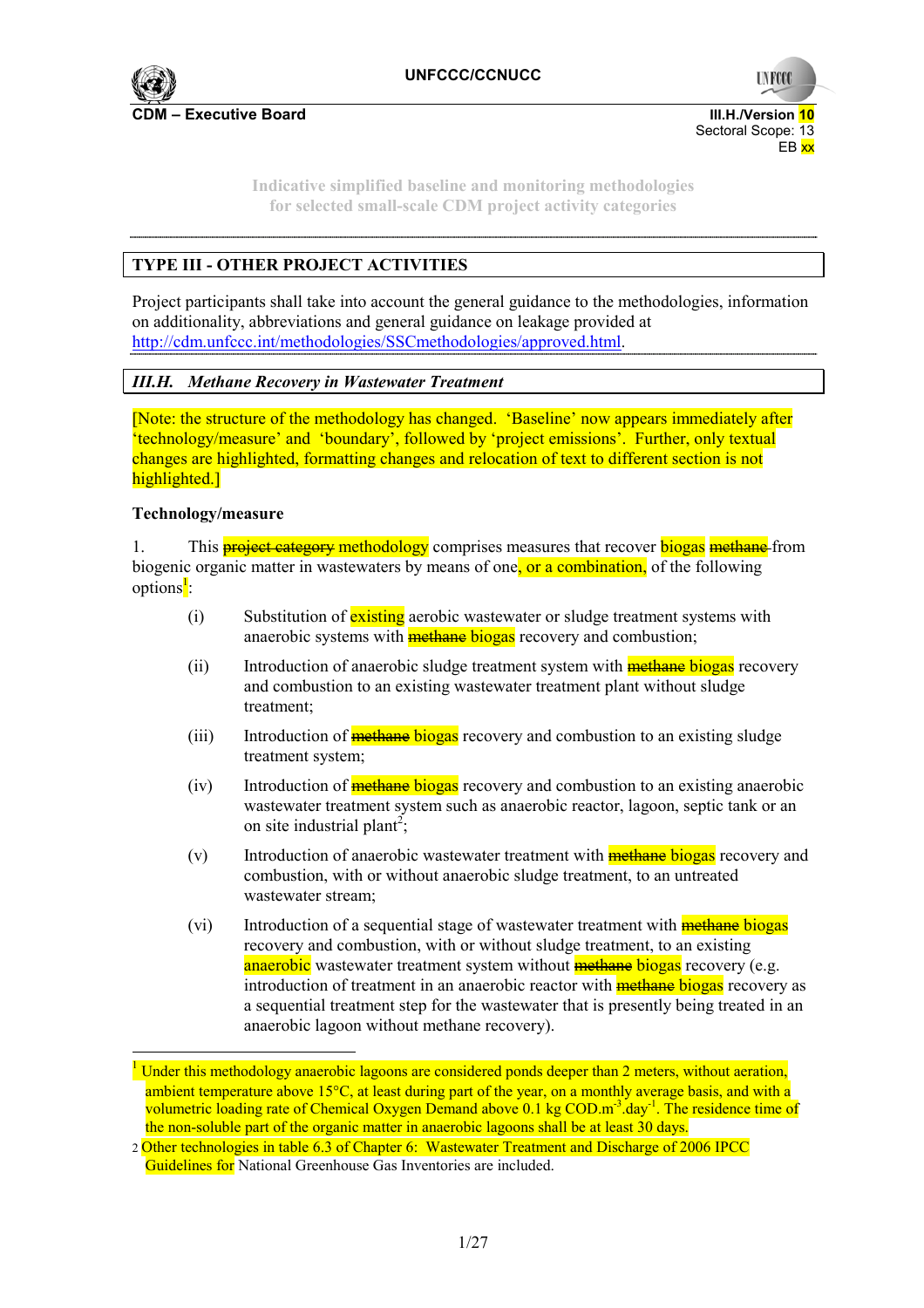

**UNFCC** 

**Indicative simplified baseline and monitoring methodologies for selected small-scale CDM project activity categories** 

*III.H. Methane recovery in wastewater treatment (cont)* 

2. The recovered methane biogas from the above measures may also be utilised for the following applications instead of combustion/flaring:

- (a) Thermal or electrical energy generation directly; or
- (b) Thermal or electrical energy generation after bottling of upgraded biogas; or
- (c) Thermal or electrical energy generation after upgrading and distribution:
	- (i) Upgrading and injection of biogas into a natural gas distribution grid with no significant transmission constraints; or
	- (ii) Upgrading and transportation of biogas via a dedicated piped network to a group of end users; or
- (d) Hydrogen production.

3. If the recovered **methane** biogas is used for project activities covered under paragraph 2 (a), that component of the project activity can use a corresponding  $\frac{\text{category}}{\text{methodology}}$  under type I.

4. If the recovered **methane** biogas is utilized for production of hydrogen (project activities covered under paragraph 2 (d)), that component of project activity shall use corresponding category AMS-III.O.

5. In case of project activities covered under paragraph 2 (b) if bottles with upgraded biogas are sold outside the project boundary the end-use of the biogas shall be ensured via a contract between the bottled biogas vendor and the end-user. No emission reductions may be claimed from the displacement of fuels from the end use of bottled biogas in such situations. If however the end use of the bottled biogas is included in the project boundary and is monitored during the crediting period  $CO<sub>2</sub>$  emissions avoided by the displacement of the fuels is eligible under a corresponding type I methodology, e.g. AMS-I.C.

6. In case of project activities covered under paragraph 2 (c i) emission reductions from the displacement of the use of natural gas is eligible under this methodology, provided the geographical extent of the natural gas distribution grid is within the host country boundaries.

7. In case of project activities covered under paragraph 2 (c ii) emission reductions for the displacement of the use of fuels can be claimed following the provision in the corresponding type I methodology, e.g. AMS-I.C.

8. In case of project activities covered under paragraph 2 (b) and (c), this methodology is only applicable if upgrade is done by way of absorption with water (with or without recovery of methane emissions from discharge) such that the methane content of the upgraded biogas shall be in accordance with national regulations (where these exist) or, in the absence of national regulations, a minimum of 96% (by volume). These conditions are necessary to ensure that the recovered biogas is completely destroyed through combustion in an end use.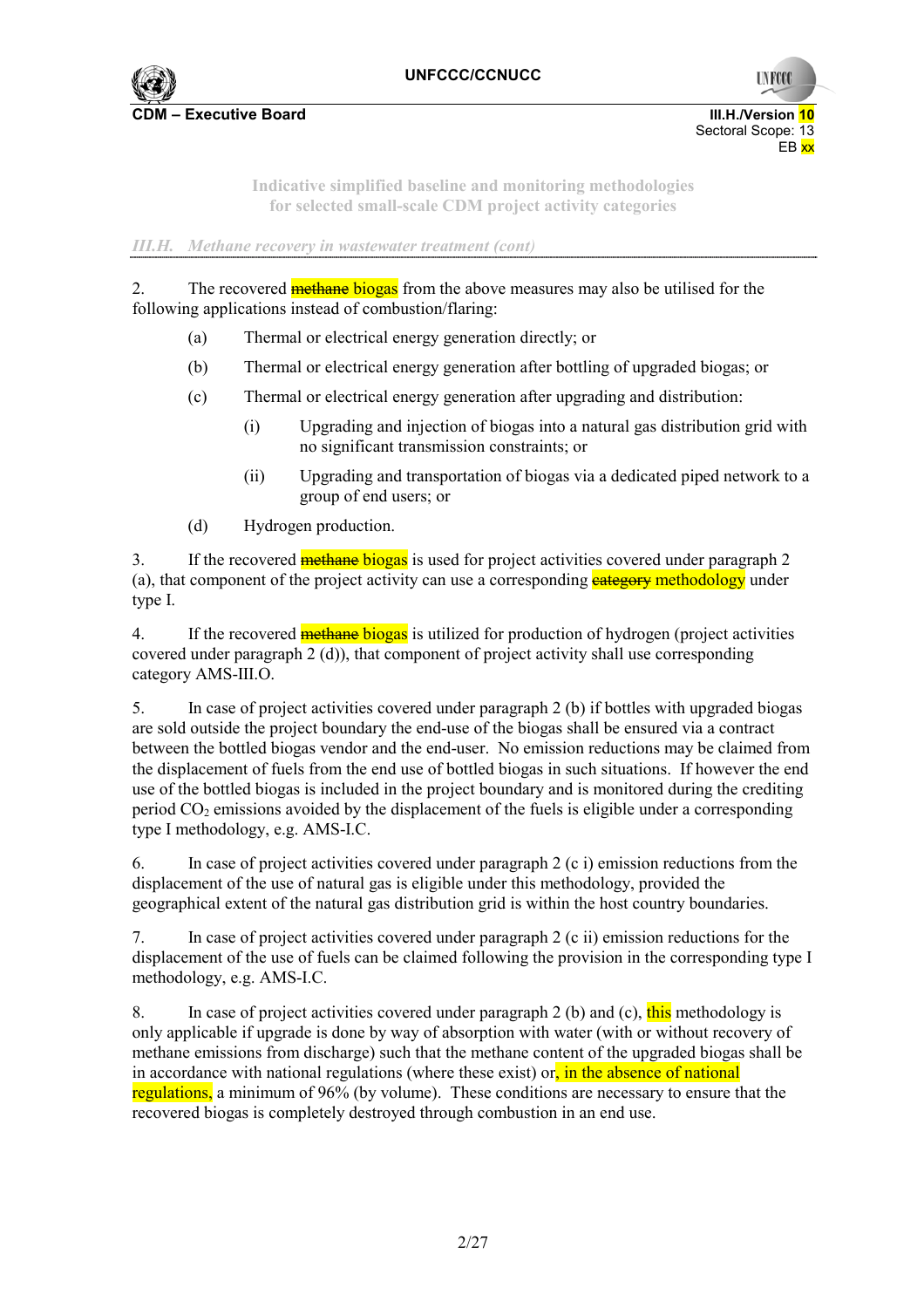

**C**DM – Executive Board **COM – Executive Board** III.H./Version 10 Sectoral Scope: 13 en de la provincia de la provincia de la provincia de la provincia de la provincia de la provincia de la provi

**UNFCC** 

**Indicative simplified baseline and monitoring methodologies for selected small-scale CDM project activity categories** 

*III.H. Methane recovery in wastewater treatment (cont)* 

9. New facilities (Greenfield projects) and project activities involving a change of equipment resulting in a capacity addition of the wastewater or sludge treatment system compared to the designed capacity of the baseline treatment system are only eligible to apply this methodology if they comply with the requirements in the General Guidance for SSC methodologies<sup>3</sup> concerning these topics. In addition the requirements for demonstration of the remaining lifetime of the equipment replaced as described in the general guidance shall be followed.

10. For project activities covered under paragraph 2 (b) and (c) additional guidance provided in annex 1 shall be followed for the calculations in addition to the procedures in the relevant sections below.

11. The location of the wastewater treatment plant shall be uniquely defined as well as the source generating the wastewater and described in the PDD.

12. Measures are limited to those that result in aggregate emission reductions of less than or equal to 60 kt  $CO<sub>2</sub>$  equivalent annually from all type III components of the project activity.

### **Boundary**

 $\overline{a}$ 

13. The project boundary is the physical, geographical site where the wastewater and sludge treatment takes place in baseline and project situation. It covers all facilities affected by the project activity including sites where the processing, transportation and application or disposal of waste products as well as biogas takes place.

14. Implementation of the project activity at a wastewater and/or sludge treatment system will affect certain sections of the treatment systems while others may remain unaffected. The treatment systems not affected by the project activity, i.e. sections operating in the project scenario under the same operational conditions as in the baseline scenario (e.g. wastewater inflow and COD content, temperature, retention time, etc.), shall be described in the PDD, but emissions from those sections do not have to be accounted for in the baseline and project emission calculations (since the same  $e$ missions would occur in both baseline and project scenarios)<sup>4</sup>. The assessment and identification of the systems affected by the project activity will be undertaken *ex ante*, and the PDD shall justify the exclusion of sections or components of the system. The treatment systems (lagoons, reactors, digesters, etc.) that will be covered and/or equipped with biogas recovery by the project activity, but continue to operate with the same qty. of feed inflow, volume (retention time), and temperature (heating) as in the baseline scenario, may be considered as not affected i.e. the methane generation potential<sup>5</sup> remains unaltered.

<sup>&</sup>lt;sup>3</sup> Refer to: "General guidance to Indicative simplified baseline and monitoring methodologies for selected small-scale CDM project activity categories".

<sup>4</sup> As per EB 22 annex 2 "Guidance regarding methodological issues" section E.

 $<sup>5</sup>$  The covering of lagoons and the installation of biogas recovery equipment may result in changes in the</sup> operational conditions (such as temperature, COD removal, etc.) of an anaerobic treatment system. These changes are considered small and hence not accounted for under this methodology.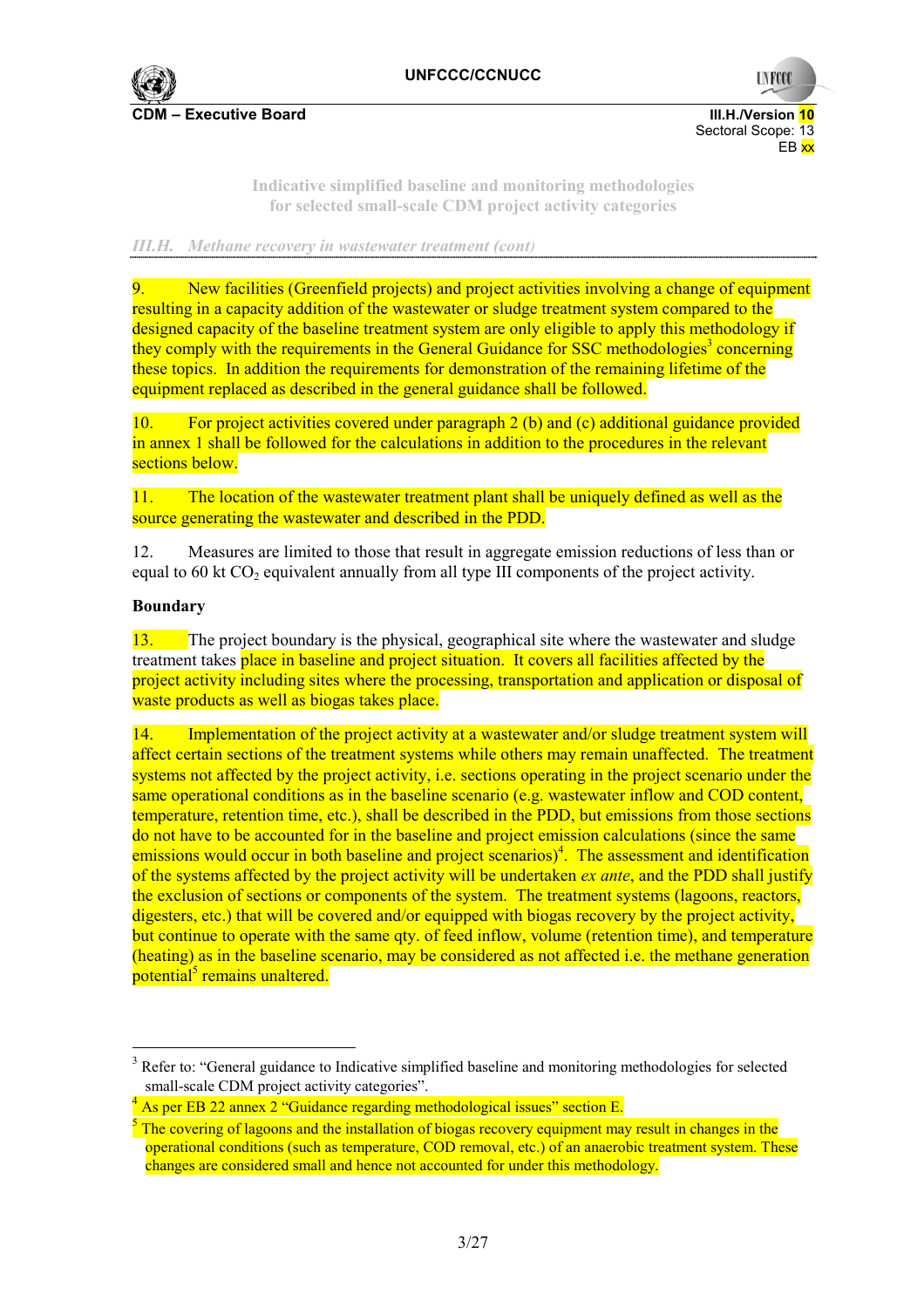

**UNFCCC** 

**Indicative simplified baseline and monitoring methodologies for selected small-scale CDM project activity categories** 

*III.H. Methane recovery in wastewater treatment (cont)* 

15. In case of project activities covered under paragraph 2 (b) and (c), case the project activity involves bottling of biogas the project boundary includes the upgrade and compression installations, the dedicated piped network/natural gas distribution grid for distribution of biogas from the wastewater treatment plant to the end user sites and all the facilities and devices connected directly to it.

**Baseline** 

The baseline scenario will be one of the following situations:

(i) The existing aerobic wastewater or sludge treatment system, in the case of substitution of one or both of these systems for anaerobic ones with methane recovery and combustion;

 $(i)$  The existing sludge disposal system, in the case of introduction of anaerobic sludge treatment system with methane recovery and combustion to an existing wastewater treatment plant;

(iii) The existing sludge treatment system without methane recovery and combustion;

 $(iv)$  The existing anaerobic wastewater treatment system without methane recovery and combustion;

The untreated wastewater being discharged into sea, river, lake, stagnant sewer or flowing sewer, in the case of introducing the anaerobic treatment to an untreated wastewater stream;

(vi) The existing anaerobic wastewater treatment system without methane recovery for the case of introduction of a sequential anaerobic wastewater treatment system with methane recovery.

15. Wastewater and sludge treatment systems equipped with biogas recovery facility in the baseline situation shall be excluded from the baseline emission calculations.

16. Baseline emissions for the systems affected by the project activity may consist of:

- (i) Emissions on account of electricity or fossil fuel used  $(BE_{\text{power}})$
- (ii) Methane emissions from baseline wastewater treatment systems  $(BE_{ww, treatment, y})$
- $(iii)$  Methane emissions from baseline sludge treatment systems  $(BE<sub>s treatment</sub>)$
- (iv) Methane emissions on account of inefficiencies in the baseline wastewater treatment systems and presence of degradable organic carbon in the treated wastewater discharged into river/lake/sea (BE<sub>ww,discharge,y</sub>)
- $(v)$  Methane emissions from the decay of the final sludge generated by the baseline treatment systems  $(BE_{\text{s final v}})$

For case 1 (i) 'Substitution of aerobic wastewater or sludge treatment systems with anaerobic systems with biogas recovery and combustion' and case 1 (ii) 'Introduction of anaerobic sludge treatment system with biogas recovery and combustion to an existing wastewater treatment plant without sludge treatment', baseline emissions shall be calculated as follows: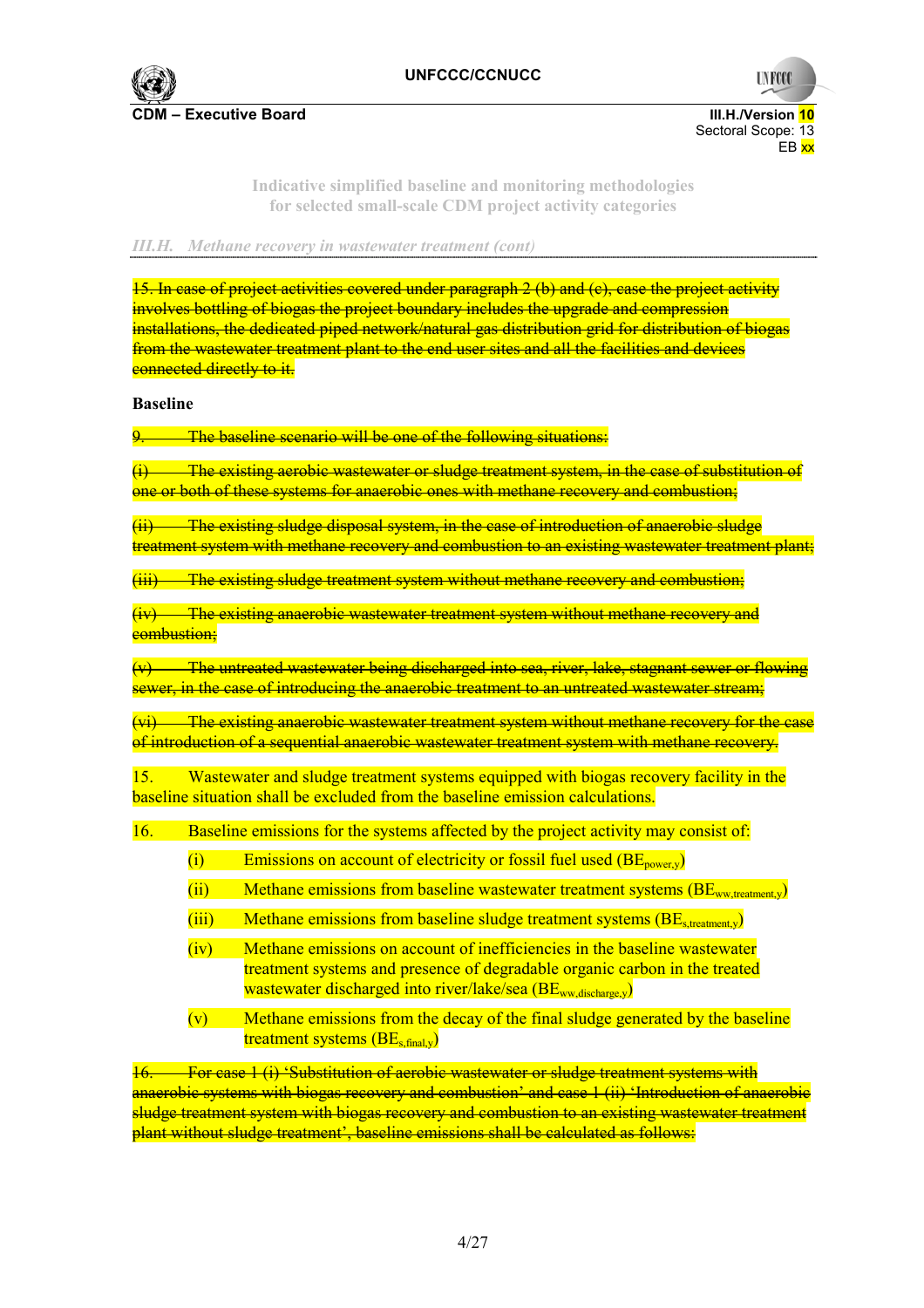

**UNFCCC** 

Sectoral Scope: 13<br>EB xx en de la provincia de la provincia de la provincia de la provincia de la provincia de la provincia de la provi

> **Indicative simplified baseline and monitoring methodologies for selected small-scale CDM project activity categories**

*III.H. Methane recovery in wastewater treatment (cont)* 

$$
BE_y = \left\{ BE_{power,y} + BE_{ww, treatment,y} + BE_{s, treatment,y} + BE_{ww, disch\,, y} + BE_{s, final,y} \right\}
$$
 (1)

Where:

| $BE_v$                                   | Baseline emissions in $\frac{f}{f}$ year y (tCO <sub>2</sub> e)                                                                                                                                                                                                                                                                                                                                                                                                                                           |
|------------------------------------------|-----------------------------------------------------------------------------------------------------------------------------------------------------------------------------------------------------------------------------------------------------------------------------------------------------------------------------------------------------------------------------------------------------------------------------------------------------------------------------------------------------------|
| $BE_{\text{power,y}}$                    | <u>Emissions on account of electricity or diesel consumed in the year y by the </u><br>replaced aerobic wastewater or sludge treatment system.) Baseline emissions<br>from electricity or fuel consumption in year $y$ (tCO <sub>2</sub> e)                                                                                                                                                                                                                                                               |
| $BE_{x,ww, treatment,iii,y}$             | Baseline emissions of the wastewater treatment systems affected by the<br>project activity in year $y$ (tCO <sub>2</sub> e)                                                                                                                                                                                                                                                                                                                                                                               |
| $BE_{x,s, treatment, y}$                 | Baseline emissions of the sludge treatment systems affected by the project<br>activity in year $y$ (tCO <sub>2</sub> e)                                                                                                                                                                                                                                                                                                                                                                                   |
| BE <sub>V-</sub> ww.discharge, treated-y | <b>Baseline methane</b> emissions from degradable organic carbon in treated<br>wastewater discharged into sea/river/lake in year $y$ (tCO <sub>2</sub> e) ealeulated using<br>the same formula as that used for calculating the project emissions<br>$\overline{\text{PE}_{x,}^{\text{new-treated}}\text{}}$ . The value of this term is zero for the case 1 (ii).                                                                                                                                        |
| $BE_{\rm x,s,final,v}$                   | <b>Baseline</b> methane emissions from anaerobic decay of the final sludge<br>produced in year $y$ (tCO <sub>2</sub> e). If the sludge is controlled combusted, disposed<br>in a landfill with biogas recovery, or used for soil application in the baseline<br>scenario, this term shall be neglected $BE_{\text{vs final}}$ calculated using the formula<br>as for the project emission (PE <sub>ys final</sub> ), and the end-use of the final sludge will<br>be monitored during the crediting period |

17 For case 1 (iii) 'Introduction of methane biogas recovery and combustion to an existing sludge treatment system' and case 1 (iv) 'introduction of methane biogas recovery and combustion to an existing anaerobic wastewater treatment system such as anaerobic reactor, lagoon, septic tank or an on site industrial plant', baseline emissions shall be calculated as followsMCF lower values in table III.H.1 are to be used:

$$
\underline{BE_y = MEP_{y,ww,bl}} * GWP\_CH_4 + MEP_{y,s, treatment} * GWP\_CH_4
$$
 (2)

Where:

| MEP <sub>y,ww,bl</sub>                                                                       | Methode emission potential of the anaerobic wastewater treatment plant(s) in the baseline situation in year <i>y</i> (tonnes) determined as follows: |                                                                                                                                                         |
|----------------------------------------------------------------------------------------------|------------------------------------------------------------------------------------------------------------------------------------------------------|---------------------------------------------------------------------------------------------------------------------------------------------------------|
| $MEP_{y,ww,bl} = Q_{y,ww} * \sum_{i} (COD_{y,removed,i} * B_{o,ww} * MCF_{ww, treatment,i})$ | (3)                                                                                                                                                  |                                                                                                                                                         |
| Where:                                                                                       | CDD <sub>y,removed</sub> is $W$ here.                                                                                                                | Chemical oxygen demand removed by the anaerobic wastewater treatment system "i" in the baseline situation in the year <i>y</i> (tonnes/m <sup>3</sup> ) |

**MCF<sub>ww</sub>** treatment, **Methane correction factor for the anaerobic wastewater treatment system "i"**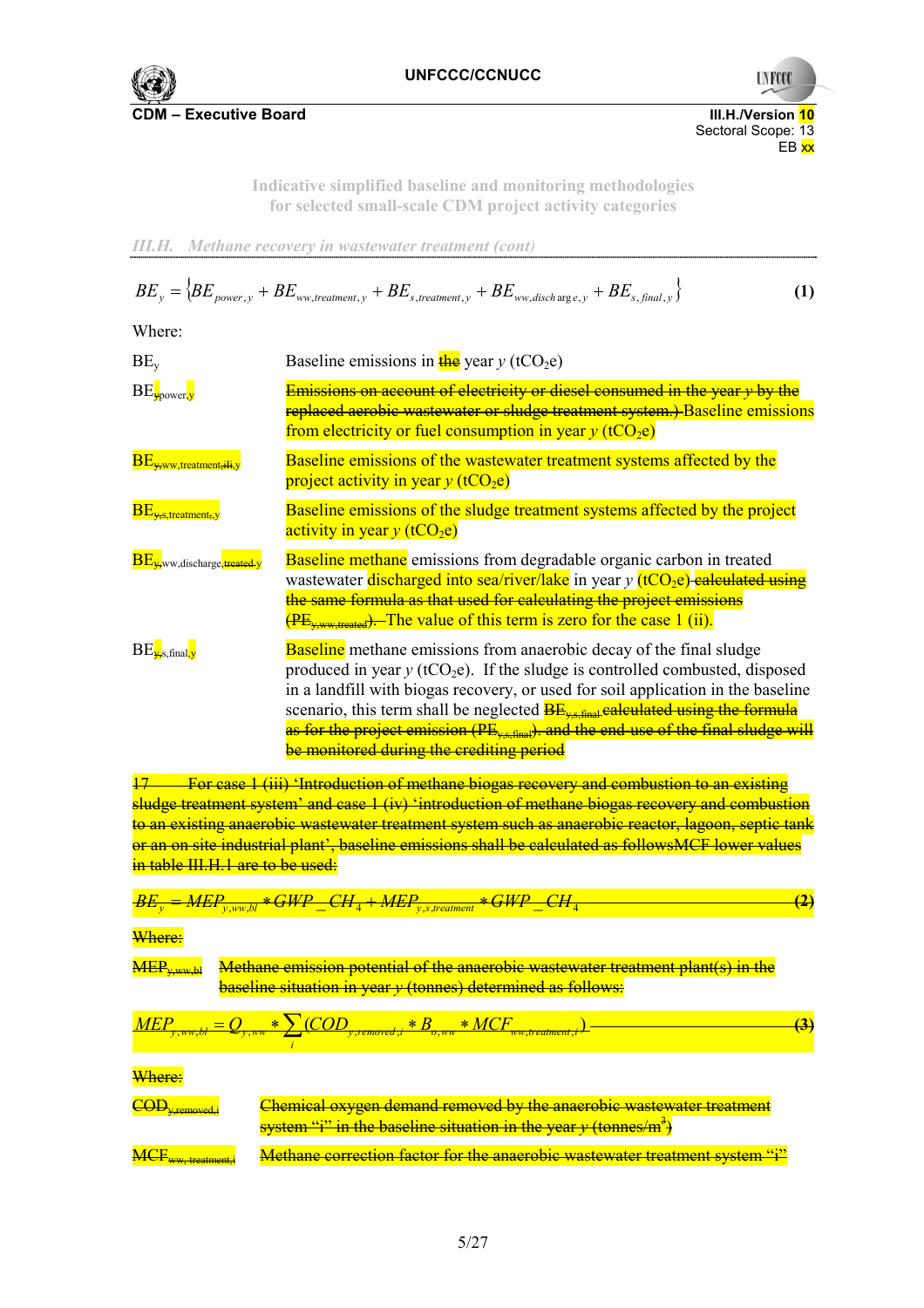

**UNFCCC** 

**Indicative simplified baseline and monitoring methodologies for selected small-scale CDM project activity categories** 

*III.H. Methane recovery in wastewater treatment (cont)* 

(MCF lower values in table III.H.1)

For determination of MEP<sub>ystreatment</sub> see formula (8) in paragraph (16).

18 For case 1 (v) 'Introduction of anaerobic wastewater treatment with biogas recovery and combustion, with or without anaerobic sludge treatment, to an untreated wastewater stream', :

since the MCF lower value for discharge of wastewater to sea, river or lake is 0.0 as per Table III.H.1, but may vary up to 0.2, the project participants shall demonstrate by measurements or by mathematical modelling of the impact of the discharge on the receiving water body, that anaerobic conditions do appear and the baseline emissions occur (a positive MCF is found). This MCF is used to determine the baseline emission scenario:

 $\frac{FOD_{y,ww,untreated}}{*B_{o,ww}}*MCF_{ww,final}*GWP\_CH_4$  (4)

19 For the case 1 (vi) 'Introduction of a sequential stage of wastewater treatment with methane biogas recovery and combustion, with or without sludge treatment, to an existing wastewater treatment system without methane biogas recovery' the baseline emissions are **calculated as follows:** 

$$
BE_y = Q_{y,ww} * \sum_{i} (COD_{y,removed,i} * B_{o,ww} * MCF_{ww, treatment,i} * GWP\_CH_4) \qquad (5)
$$

17. In determining baseline emissions using formula 1), historical records of at least one year prior to the project implementation shall be used. This shall include for example COD removal efficiency of the wastewater treatment systems, amount of dry matter in sludge, power and electricity consumption per  $m<sup>3</sup>$  of wastewater treated, amount of final sludge generated per tonne of COD treated, and all other parameters required for determination of baseline emissions.

18. In case one year of historical data is not available, the parameters shall be determined by a measurement campaign in the baseline wastewater systems for at least 10 days. The measurements should be undertaken during a period that is representative for the typical operation conditions of the systems and ambient conditions of the site (temperature, etc). Average values from the measurement campaign shall be used and the result shall be multiplied by 0.89 to account for the uncertainty range (30% to 50%) associated with this approach as compared to one-year historical data.

19. Baseline emissions from electricity consumption  $(BE_{power,y})$  are determined as per the procedures described in AMS-I.D. The energy consumption shall include all equipment/devices in the baseline wastewater and sludge treatment facility. For emissions from fossil fuel consumption the emission factor for the fossil fuel shall be used (tCO $_2$ /tonne). Local values are to be used, if local values are difficult to obtain, IPCC default values may be used. If recovered biogas in the baseline is used to power auxiliary equipment it should be taken into account accordingly, using zero as its emission factor.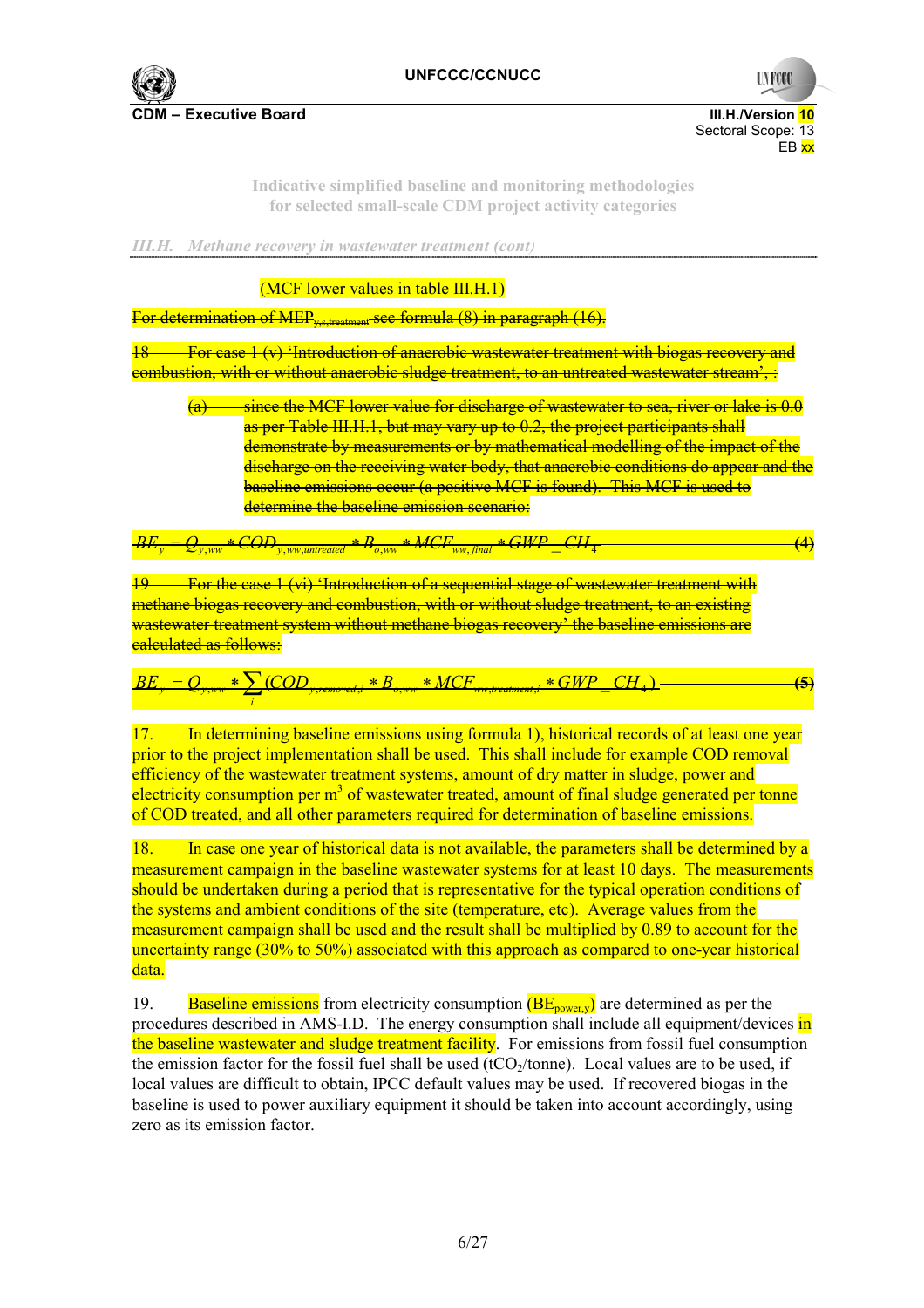

**CDM – Executive Board III. Accord in the ULC CONVERTIGATION** 

Sectoral Scope: 13<br>EB xx en de la provincia de la provincia de la provincia de la provincia de la provincia de la provincia de la provi

**UNFCC** 

**Indicative simplified baseline and monitoring methodologies for selected small-scale CDM project activity categories** 

*III.H. Methane recovery in wastewater treatment (cont)* 

20. Methane emissions from the baseline wastewater treatment systems affected by the project  $(BE<sub>ww treatment</sub>)$  are determined using the methane generation potential of the wastewater treatment systems :

$$
BE_{ww, treatment, y} = \sum_{i} Q_{ww,i, y} * COD_{removed,i, y} * MCF_{ww, treatment, BL, i} * B_{o, ww} * UF_{BL} * GWP_{CH4}
$$
 (2)

Where:

| $Q_{ww,iI,v}$                                                        | Volume of wastewater treated in baseline wastewater treatment system i in<br>year $y(m^3)$                                                                                                                    |
|----------------------------------------------------------------------|---------------------------------------------------------------------------------------------------------------------------------------------------------------------------------------------------------------|
| $\overline{\mathrm{COD}}_{\mathrm{removed}, \mathrm{H}, \mathrm{y}}$ | Chemical oxygen demand removed by baseline treatment system i in year y<br>(tonnes/m <sup>3</sup> ), measured as the difference between inflow COD and the outflow<br><b>COD</b> in system i                  |
| MCF <sub>ww.treatment,BL,i</sub>                                     | Methane correction factor for baseline wastewater treatment systems <i>i</i> (MCF<br>values as per table III.H.1.)                                                                                            |
|                                                                      | Index for baseline wastewater treatment system                                                                                                                                                                |
| $B_{o,ww}$                                                           | Methane producing capacity of the wastewater (IPCC lower value for domestic<br>wastewater of 0.21 kg $CH4/kg$ .COD) <sup>6</sup>                                                                              |
| $\overline{\rm UF_{BL}}$                                             | Model correction factor to account for model uncertainties $(0.94)^7$                                                                                                                                         |
| GWP <sub>CH4</sub>                                                   | Global Warming Potential for methane (value of 21)                                                                                                                                                            |
|                                                                      | <u>by the anaerobic wastewater treatment systems "i" in the baseline situation in the year y to whicl</u><br>the sequential anaerobic treatment step is being introduced (tonnes/m <sup>3</sup> )             |
|                                                                      | Methane correction factor for the existing anaerobic wastewater treatment<br>systems "i" to which the sequential anaerobic treatment step is being introduce<br><del>(MCF lower value in Table III.H.1.</del> |

If the baseline treatment system is different from the treatment system in the project scenario, the monitored values of the COD inflow during crediting period will be used to calculate the baseline emissions *ex post*. The outflow COD of the baseline system will be estimated using the removal efficiency of the baseline treatment systems. The removal efficiency of the baseline systems will be measured *ex ante* through representative measurement campaign, or using historical records of COD removal efficiency of at least one year prior to the project implementation as per paragraph 17 or 18.

Methane correction factor for the wastewater treatment system i MCF values as per table III.H.1)For the above cases (a), (b) and (c) the methane generation

 $<sup>6</sup>$  The IPCC default value of 0.25 kg CH<sub>4</sub>/kg COD was corrected to take into account the uncertainties. For</sup> domestic waste water, a COD based value of  $B_{o,ww}$  can be converted to  $BOD<sub>5</sub>$  based value by dividing it by 2.4 i.e. a default value of 0.504 kg  $CH<sub>4</sub>/kg BOD$  can be used.

<sup>7</sup> Reference: FCCC/SBSTA/2003/10/Add.2, page 25.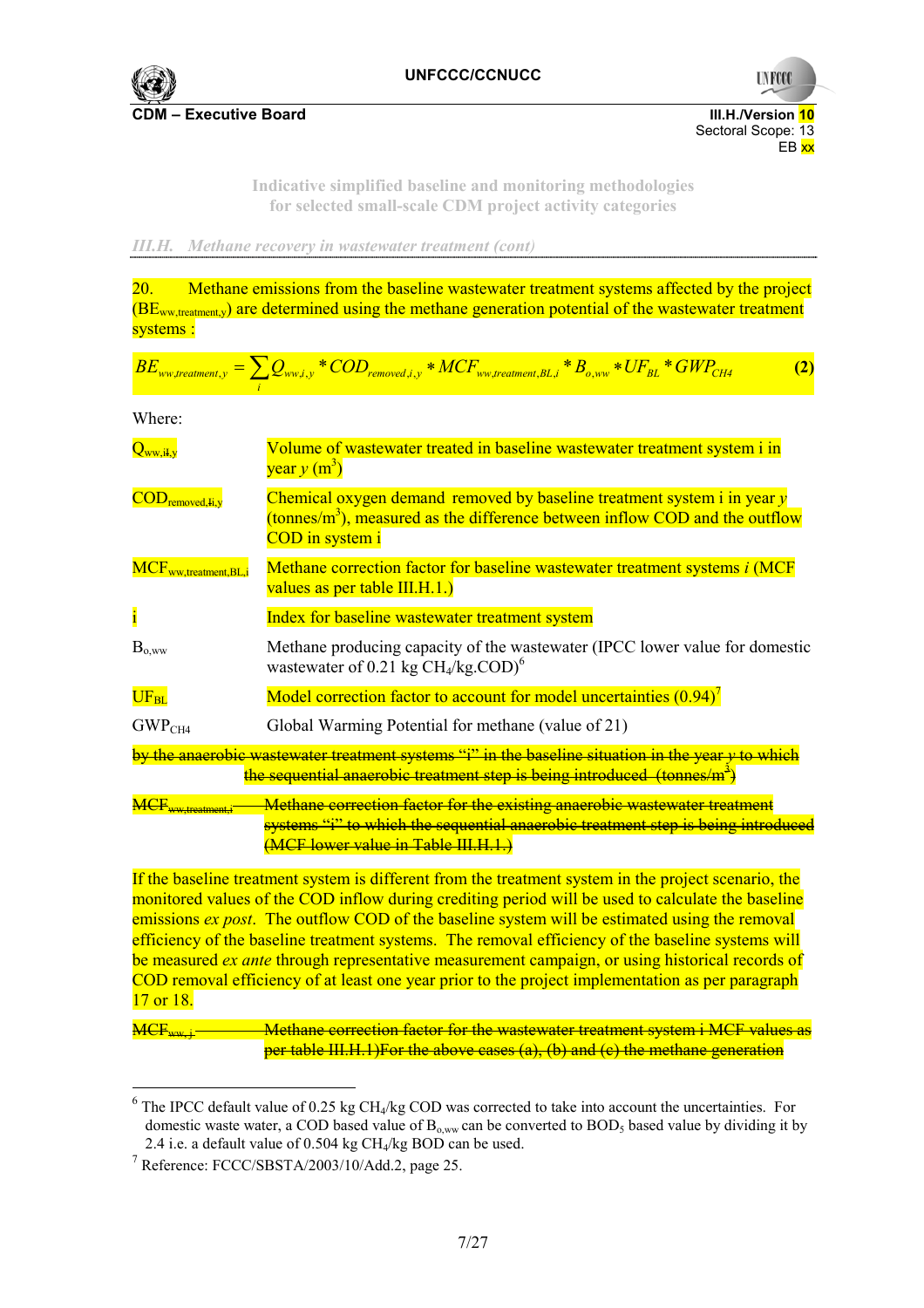

**UNFCC** 

**Indicative simplified baseline and monitoring methodologies for selected small-scale CDM project activity categories** 

*III.H. Methane recovery in wastewater treatment (cont)* 

capacity of the treated wastewater  $(B_{\text{conv}})$  shall be IPCC lower value of 0.21 kg CHA kg COD.

# 21. The Methane Correction Factor (MCF) shall be determined based on the following table:

# Table III.H.1. IPCC default values<sup>8</sup> for Methane Correction Factor (MCF)

| Type of wastewater treatment and discharge pathway or system | <b>MCF</b> value |
|--------------------------------------------------------------|------------------|
| Discharge of wastewater to sea, river or lake                | 0.1              |
| Aerobic treatment, well managed                              | 0.0              |
| Aerobic treatment, poorly managed or overloaded              | 0.3              |
| Anaerobic digester for sludge without methane recovery       | 0.8              |
| Anaerobic reactor without methane recovery                   | 0.8              |
| Anaerobic shallow lagoon (depth less than 2 metres)          | 0.2              |
| Anaerobic deep lagoon (depth more than 2 metres)             | 0.8              |
| Septic system                                                | 0.5              |

22. Methane emissions from the baseline sludge treatment systems affected by the project activity are determined using the methane generation potential of the sludge treatment systems:

$$
BE_{treatment,s,y} = \sum_{j} S_{j,BL,y} * MCF_{s,treatment, BL,j} * DOC_s * UF_{BL} * DOC_F * F * 16/12 * GWP_{CH4}
$$
 (3)

Where:

| $\mathrm{S_{i,BL,y}}$      | Amount of dry matter in the sludge that would have been treated by the sludge<br>treatment system $j$ in the baseline scenario (tonne).                                                                                                                                                                                                                                                                                             |
|----------------------------|-------------------------------------------------------------------------------------------------------------------------------------------------------------------------------------------------------------------------------------------------------------------------------------------------------------------------------------------------------------------------------------------------------------------------------------|
| j                          | Index for baseline sludge treatment system                                                                                                                                                                                                                                                                                                                                                                                          |
|                            | Degradable organic content of the untreated sludge generated in the year $y$<br>(fraction, dry basis). Default values of 0.5 for domestic sludge and 0.257 for<br>industrial sludge <sup>9</sup> shall be used. the IPCC default values of 0.05 for domestic<br>sludge (wet basis, considering a default dry matter content of 10 percent) or 0.09<br>for industrial sludge (wet basis, assuming dry matter content of 35 percent). |
| $MCF_{s.treatment, BL, j}$ | Methane correction factor for the baseline sludge treatment system <i>j</i> (MCF)<br>values as per table III.H.1)                                                                                                                                                                                                                                                                                                                   |
| $\overline{\rm UF_{BL}}$   | Model correction factor to account for model uncertainties (0.94)                                                                                                                                                                                                                                                                                                                                                                   |
| DOC <sub>F</sub>           | Fraction of DOC dissimilated to biogas (IPCC default value of 0.5)                                                                                                                                                                                                                                                                                                                                                                  |
| $\mathbf F$                | Fraction of $CH_4$ in biogas (IPCC default of 0.5)                                                                                                                                                                                                                                                                                                                                                                                  |

<sup>&</sup>lt;sup>8</sup> Default values from chapter 6 of volume 5. Waste in 2006 IPCC Guidelines for National Greenhouse Gas Inventories

 $9$  The IPCC default values of 0.05 for domestic sludge (wet basis, considering a default dry matter content of 10 percent) or 0.09 for industrial sludge (wet basis, assuming dry matter content of 35 percent), were corrected for dry basis.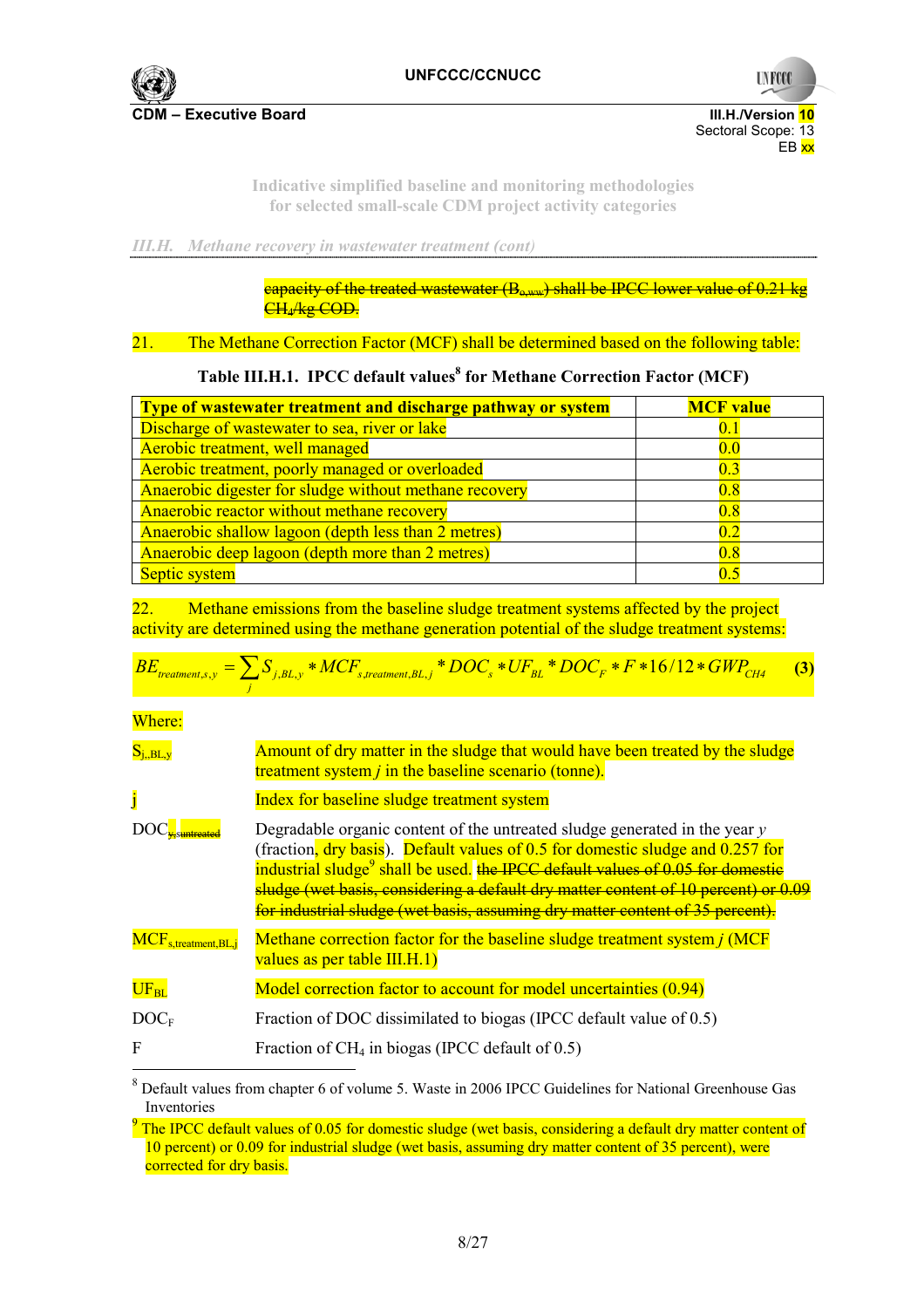

**CDM – Executive Board III. According to the CDM – Executive Board III. H./Version 10** 

 Sectoral Scope: 13 en de la provincia de la provincia de la provincia de la provincia de la provincia de la provincia de la provi

**UNFCC** 

**Indicative simplified baseline and monitoring methodologies for selected small-scale CDM project activity categories** 

*III.H. Methane recovery in wastewater treatment (cont)* 

In case sludge is composted, the following formula shall be applied:

$$
BE_{s, treatment, y} = \sum_{j} S_{j, BL, y} * EF_{composing} * GWP_{CH4}
$$
\n(4)

#### Where:

EF<sub>composting</sub> Emission factor for composting of organic waste (t CH4/ton waste treated). Emission factors can be based on facility/site-specific measurements, country specific values or IPCC default values (table 4.1, chapter 4, Volume 5, 2006 IPCC Guidelines for National Greenhouse Gas Inventories). IPCC default value is 0.01 t CH4/ t sludge treated on a dry weight basis

23. If the baseline wastewater treatment system is different from the treatment system in the project scenario, the sludge generation rate (amount of sludge generated per unit COD removed) in the baseline situation may differ significantly from the project situation. For example, it is known that the amount of sludge generated in aerobic wastewater systems is larger than in anaerobic systems, for the same COD removal efficiency. Therefore, for those cases, the monitored values of the amount of sludge generated during the crediting period will be used to estimate the amount of sludge generated in the baseline, as follows:

$$
S_{j,BL,y} = S_{l,PI,y} * \frac{SGR_{BL}}{SGR_{pj}}
$$
\n(5)

Where:

| $S_{l,PI,y}$ | Amount of dry matter in the sludge treated by the sludge treatment system <i>l</i> in<br>$\frac{1}{2}$ year y in the project scenario (tonne)                                                                                                                                                                                                                                                   |
|--------------|-------------------------------------------------------------------------------------------------------------------------------------------------------------------------------------------------------------------------------------------------------------------------------------------------------------------------------------------------------------------------------------------------|
| $SGR_{BL}$   | Sludge generation ratio of the wastewater treatment plant in the baseline<br>scenario (tonne of dry matter in sludge / tonne COD removed). This ratio will<br>be measured <i>ex ante</i> through representative measurement campaign, or using<br>historical records of COD removal and sludge generation of at least one year<br>prior to the project implementation as per paragraph 17 or 18 |
| $SGR_{PI}$   | Sludge generation ratio of the wastewater treatment plant in the project<br>scenario (tonne of dry matter in sludge / tonne COD removed). Calculated<br>using the monitored values of COD removal and sludge generation in the<br>project scenario                                                                                                                                              |

24. Methane **project activity** emissions from degradable organic carbon in treated wastewater discharged in e.g. a river, sea or lake in the baseline situation are determined as follows:

$$
BE_{ww,discharge,y} = Q_{ww,y} * GWP_{CH4} * B_{o,ww} * UF_{BL} * COD_{ww,discharge,BL,y} * MCF_{ww,BL,discharge}
$$
 (6)

Where:

Q<sub>yww</sub><sub>y</sub> Volume of treated wastewater discharged in year y (m<sup>3</sup>)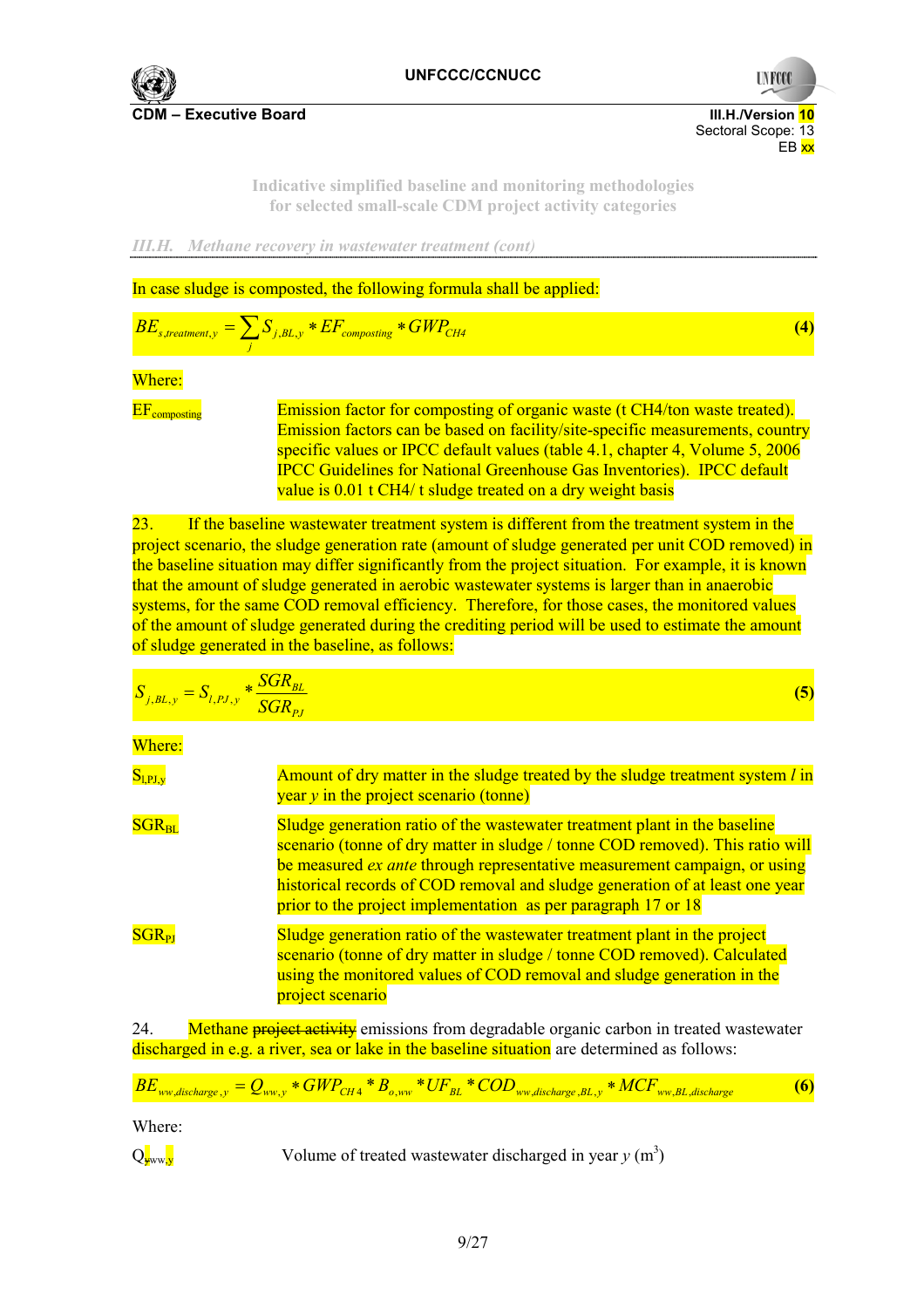

**UNFCCC** 

**Indicative simplified baseline and monitoring methodologies for selected small-scale CDM project activity categories** 

*III.H. Methane recovery in wastewater treatment (cont)* 

| $\rm{UF}_{BLb}$                                          | Model correction factor to account for model uncertainties (0.94)                                                                                                                                                                                                               |  |  |  |
|----------------------------------------------------------|---------------------------------------------------------------------------------------------------------------------------------------------------------------------------------------------------------------------------------------------------------------------------------|--|--|--|
| $\overline{\mathrm{COD}_{\mathrm{y,ww,discharge,BL,y}}}$ | Chemical oxygen demand of the treated wastewater discharged into sea, river<br>or lake in the baseline situation in the year y (tonnes/m <sup>3</sup> ). If the baseline<br>scenario is the discharge of untreated wastewater, the COD of untreated<br>wastewater shall be used |  |  |  |
| MCF <sub>ww.BL, finaldischarge</sub>                     | Methane correction factor based on discharge pathway in the baseline<br>situation (e.g. into sea, river or lake) of the wastewater (fraction) (MCF<br>higher-vValues as per table III.H.1) for sea, river and lake discharge i.e. 0.2)                                          |  |  |  |

To determine  $\text{COD}_{ww,discharge,BL,v}$ : If the baseline treatment system(s) is different from the treatment system(s) in the project scenario, the monitored values of the COD inflow during crediting period will be used to calculate the baseline emissions *ex post*. The outflow COD of the baseline systems will be estimated using the removal efficiency of the baseline treatment systems, estimated as per paragraphs 17 or 18.

|--|

| <b>Type of wastewater treatment and discharge</b><br><del>pathway or system</del>                  | <b>MCF lower values</b> | <b>MCF</b> higher<br><del>values</del> |
|----------------------------------------------------------------------------------------------------|-------------------------|----------------------------------------|
| <b>Discharge of wastewater to sea, river or lake</b>                                               | 00                      | $0.2\,$                                |
| <b>Aerobic treatment, well managed</b>                                                             | 0.0                     | <del>0.1</del>                         |
| Aerobic treatment, poorly managed or overloaded                                                    | 0.2                     | 0.4                                    |
| <b>Anaerobic digester for sludge without methane</b>                                               | $0.8\,$                 |                                        |
| recovery                                                                                           |                         |                                        |
| <b>Anaerobic reactor without methane recovery</b>                                                  | 0.8                     |                                        |
| Anaerobic shallow lagoon (depth less than 2 metres)                                                | 0.0                     | 0.3                                    |
| <b>Anaerobic deep lagoon (depth more than 2 metres)</b>                                            | 0.8                     | 1.0                                    |
| <b>Septie system</b>                                                                               | <u>0 5</u>              | <del>0.5</del>                         |
| <sup>1)</sup> Default values from chapter 6 of volume 5.Waste in 2006 IPCC Guidelines for National |                         |                                        |
| <del>Greenhouse Gas Inventories</del>                                                              |                         |                                        |

25. Methane **project activity** emissions from anaerobic decay of the final sludge produced are determined as follows:

$$
BE_{s, final, y} = S_{final, BL, y} * DOC_{s} * UF_{BL} * MCF_{s, BL, final} * DOC_{F} * F * 16/12 * GWP_{CH4}
$$
 (7)

Where:

 $P_{\text{E}_{\text{v}}\text{-final}}$  Methane emissions from the anaerobic decay of the final sludge generated in the wastewater system in the year *y* (tCO<sub>2</sub>e)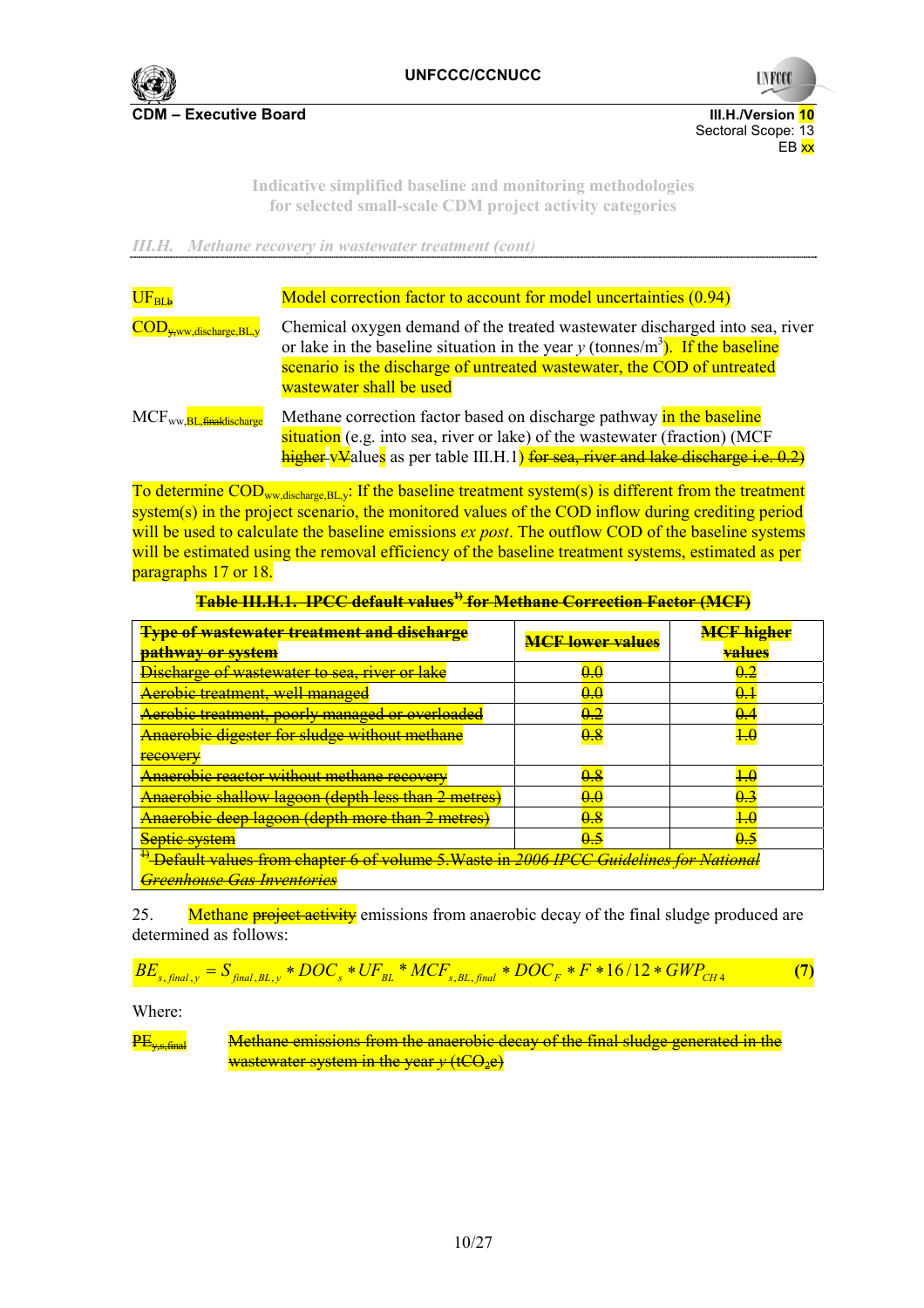

**UNFCC** 

**Indicative simplified baseline and monitoring methodologies for selected small-scale CDM project activity categories** 

*III.H. Methane recovery in wastewater treatment (cont)* 

| $S_{\frac{1}{2}$ final, BL, y          |        | Amount of dry matter in final sludge generated by the <b>baseline</b> wastewater treatment<br>systems in the year $y$ (tonnes). If the baseline wastewater treatment system is<br>different from the project system, it will be estimated using the monitored amount of<br>$\frac{dy}{dx}$ dry matter in final sludge generated by the project activity ( $S_{final.PJ,v}$ ) corrected for the<br>sludge generation ratios of the project and baseline systems as per formula 5 above |  |  |
|----------------------------------------|--------|---------------------------------------------------------------------------------------------------------------------------------------------------------------------------------------------------------------------------------------------------------------------------------------------------------------------------------------------------------------------------------------------------------------------------------------------------------------------------------------|--|--|
| MCF <sub>s</sub> , BL <sub>final</sub> |        | Methane correction factor of the disposal site that receives the final sludge in the<br><b>baseline situation</b> , estimated as per the procedures described in AMS-III.G                                                                                                                                                                                                                                                                                                            |  |  |
| $\rm UF_{BLb}$                         |        | Model correction factor to account for model uncertainties (0.94)                                                                                                                                                                                                                                                                                                                                                                                                                     |  |  |
|                                        |        | <b>Project Activity Emissions</b>                                                                                                                                                                                                                                                                                                                                                                                                                                                     |  |  |
| 26.                                    |        | Project activity emissions from the systems affected by the project activity are:                                                                                                                                                                                                                                                                                                                                                                                                     |  |  |
|                                        | (i)    | CO <sub>2</sub> emissions on account of power and fuel used by the project activity facilities.<br>Emission factors for grid electricity or diesel fuel use as the case may be shall be<br>ealculated as described in category AMS-I.D.; (PE power, y)                                                                                                                                                                                                                                |  |  |
|                                        | (i)    | Methane emissions from wastewater treatment systems affected by the project<br>activity, and not equipped with biogas recovery in the project situation<br>$(PE_{ww.treatment.v})$                                                                                                                                                                                                                                                                                                    |  |  |
|                                        | (iii)  | Methane emissions from sludge treatment systems affected by the project activity,<br>and not equipped with biogas recovery in the project situation ( $PE_{\text{vs. treatment, v}}$ )                                                                                                                                                                                                                                                                                                |  |  |
|                                        | (iv)   | Methane emissions on account of inefficiency of the <b>project activity</b> wastewater<br>treatment systems and presence of degradable organic carbon in treated<br>wastewater; $(PE_{ww,discharge,y})$                                                                                                                                                                                                                                                                               |  |  |
|                                        | (v)    | Methane emissions from the decay of the final sludge generated by the project<br>activity treatment systems; ( $PE_{s, \text{final}, v}$ )                                                                                                                                                                                                                                                                                                                                            |  |  |
|                                        | (vi)   | Methane fugitive emissions on account of inefficiencies in capture systems<br>$(PE_{\text{fugitive},y})$                                                                                                                                                                                                                                                                                                                                                                              |  |  |
|                                        | (vii)  | Methane emissions due to incomplete flaring ( $PE_{\text{farring}, \, y}$ )                                                                                                                                                                                                                                                                                                                                                                                                           |  |  |
|                                        | (viii) | Methane emissions from biomass stored under anaerobic conditions which does<br>not take place in the baseline situation (PE <sub>biomass,v</sub> ) <sup>10</sup>                                                                                                                                                                                                                                                                                                                      |  |  |
| PE.                                    |        | Emissions from methane release in capture and utilization/combustion/flare                                                                                                                                                                                                                                                                                                                                                                                                            |  |  |

systems in year *y*  $10$  For instance in the baseline situation Palm Kernel Shells (PKS) are used as fuel in a boiler. In the project

situation PKS is replaced by biogas captured at a wastewater treatment system. The PKS will no longer be used as fuel in the boiler, but sold on the market. Before it is sold it is likely it will be stored for a period of time (few months or longer) on site which might lead to methane emissions from anaerobic decay.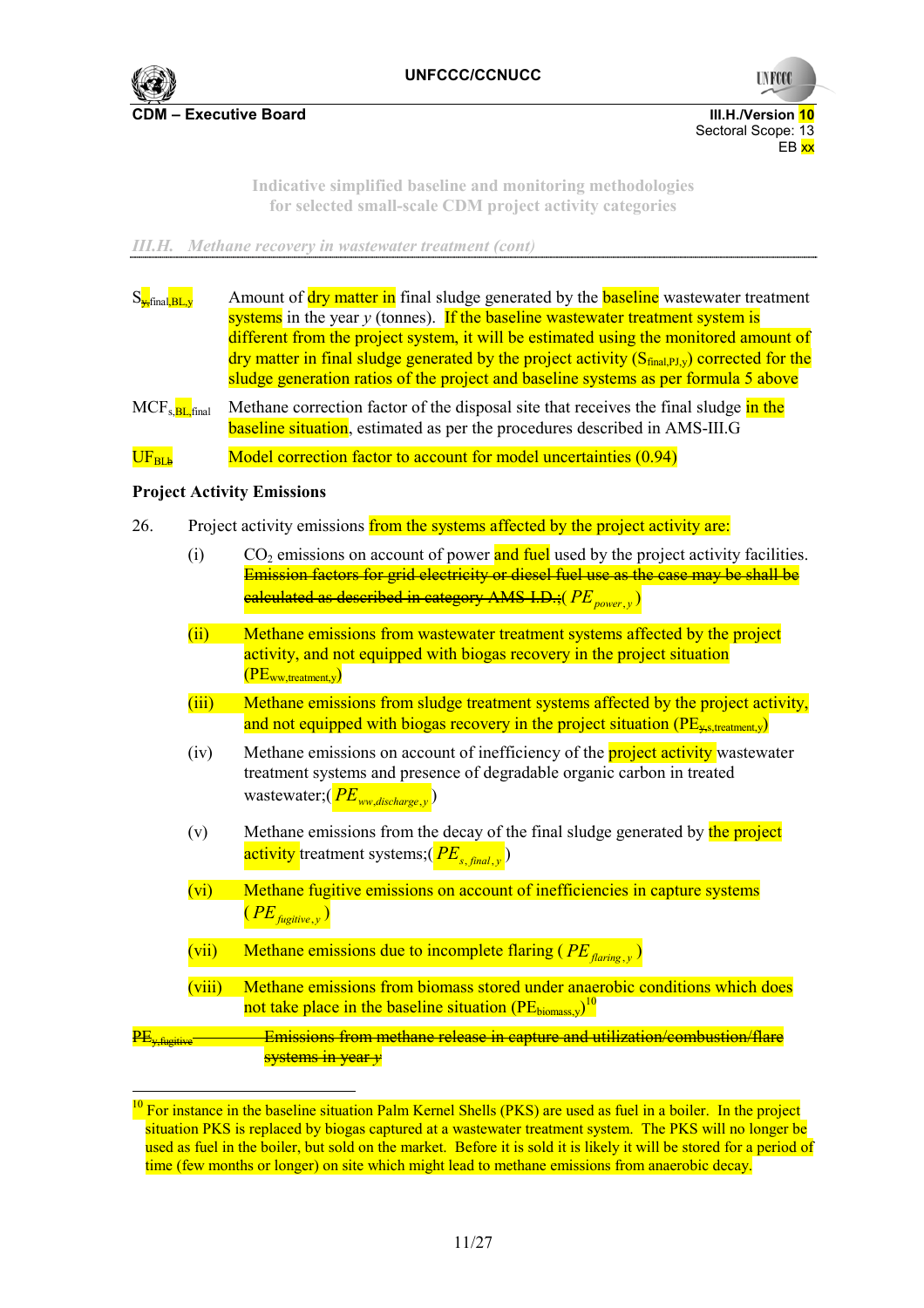

**CDM – Executive Board CDM – Executive Board** 



**Indicative simplified baseline and monitoring methodologies for selected small-scale CDM project activity categories** 

*III.H. Methane recovery in wastewater treatment (cont)* 

| $\frac{\rm PE_{v,dissolved} -}{}$                                                                                                                                                                                                                                                                                                                                                                                                                                                                |                                                                                                                                                                                                                                                                                                                                                                                             | Emissions in treated wastewater in year $y$ . (i), (v) and (vi) of paragraph $1$                                                                                                                                                                                                                                                                            |  |
|--------------------------------------------------------------------------------------------------------------------------------------------------------------------------------------------------------------------------------------------------------------------------------------------------------------------------------------------------------------------------------------------------------------------------------------------------------------------------------------------------|---------------------------------------------------------------------------------------------------------------------------------------------------------------------------------------------------------------------------------------------------------------------------------------------------------------------------------------------------------------------------------------------|-------------------------------------------------------------------------------------------------------------------------------------------------------------------------------------------------------------------------------------------------------------------------------------------------------------------------------------------------------------|--|
|                                                                                                                                                                                                                                                                                                                                                                                                                                                                                                  |                                                                                                                                                                                                                                                                                                                                                                                             | $PE_{y} = \left\{ \begin{aligned} PE_{power,y} + PE_{ww, treatment,y} + PE_{s, treatment,y} + PE_{ww, discharge,y} + PE_{s, final,y} + \nonumber \\ PE_{figitive,y} + PE_{biomass,y} + PE_{farring,y} \end{aligned} \right.$<br>(8)                                                                                                                         |  |
| Where:                                                                                                                                                                                                                                                                                                                                                                                                                                                                                           |                                                                                                                                                                                                                                                                                                                                                                                             |                                                                                                                                                                                                                                                                                                                                                             |  |
| $PE_{v}$                                                                                                                                                                                                                                                                                                                                                                                                                                                                                         |                                                                                                                                                                                                                                                                                                                                                                                             | Project activity emissions in the year $y$ (tCO <sub>2</sub> e)                                                                                                                                                                                                                                                                                             |  |
| $PE_{\frac{1}{2}}$ power,y                                                                                                                                                                                                                                                                                                                                                                                                                                                                       | Emissions from electricity or <b>diesel fuel</b> consumption in the year y $(tCO_2e)$ .<br>These emissions shall be calculated as per paragraph 19, for the situation of the<br>project scenario, using energy consumption data of all equipment/devices used<br>in the project activity wastewater and sludge treatment systems and systems for<br>biogas recovery and flaring/gainful use |                                                                                                                                                                                                                                                                                                                                                             |  |
| Methane emissions from wastewater treatment systems affected by the project<br>$PE_{x,ww, treatment, y}$<br>activity, and not equipped with biogas recovery, in year $y$ (tCO <sub>2</sub> e). These<br>emissions shall be calculated as per formula 2 in paragraph 20, using an<br>uncertainty factor of 1.06 and data applicable to the project situation<br>(MCF <sub>ww.treatment,PJ,k</sub> and COD <sub>removed,PJ,k,y</sub> ) and with the following changed<br>definition of parameters: |                                                                                                                                                                                                                                                                                                                                                                                             |                                                                                                                                                                                                                                                                                                                                                             |  |
|                                                                                                                                                                                                                                                                                                                                                                                                                                                                                                  | MCF <sub>ww.treatment.PJ</sub>                                                                                                                                                                                                                                                                                                                                                              | Methane correction factor for project wastewater treatment<br>system $k$ (MCF values as per table III.H.1.)                                                                                                                                                                                                                                                 |  |
|                                                                                                                                                                                                                                                                                                                                                                                                                                                                                                  | $\overline{\mathrm{COD}}_{\mathrm{.removed, PJ, k, y}}$                                                                                                                                                                                                                                                                                                                                     | Chemical oxygen demand removed by project wastewater<br>treatment system k in year y (tonnes/m <sup>3</sup> ), measured as the<br>difference between inflow COD and the outflow COD in<br>system $k$                                                                                                                                                        |  |
| Methane emissions from sludge treatment systems affected by the project<br>$PE_{x,s, treatment, y}$<br>activity, and not equipped with biogas recovery, in year $y$ (tCO <sub>2</sub> e). These<br>emissions shall be calculated as per formulas 3 and 4 in paragraph 22, using an<br>uncertainty factor of 1.06 and data applicable to the project situation $(S_{LPI,v}$ ,<br>MCF <sub>s.treatment,1</sub> ) and with the following changed definition of parameters:                          |                                                                                                                                                                                                                                                                                                                                                                                             |                                                                                                                                                                                                                                                                                                                                                             |  |
|                                                                                                                                                                                                                                                                                                                                                                                                                                                                                                  | $S_{l,PI,y}$                                                                                                                                                                                                                                                                                                                                                                                | Amount of dry matter in the sludge treated by the sludge<br>treatment system "I" in the project scenario in year $y$ (tonne)                                                                                                                                                                                                                                |  |
|                                                                                                                                                                                                                                                                                                                                                                                                                                                                                                  | MCF <sub>s,treatment,l</sub>                                                                                                                                                                                                                                                                                                                                                                | Methane correction factor for the project sludge treatment<br>system 1 (MCF values as per table III.H.1)                                                                                                                                                                                                                                                    |  |
| PE <sub>V, WW</sub> , treateddischarge                                                                                                                                                                                                                                                                                                                                                                                                                                                           | changed definition of parameters:                                                                                                                                                                                                                                                                                                                                                           | Methane emissions from degradable organic carbon in treated wastewater in<br>year y ( $tCO_2e$ ). These emissions shall be calculated as per formula 4 in<br>paragraph 25, using an uncertainty factor of 1.06 and data applicable to the<br>project situation (COD <sub>ww,discharge,PJ,y</sub> , MCF <sub>ww,PJ,discharge,</sub> ) and with the following |  |
|                                                                                                                                                                                                                                                                                                                                                                                                                                                                                                  | $\text{COD}_{ww,discharge,PI,}$                                                                                                                                                                                                                                                                                                                                                             | Chemical oxygen demand of the treated wastewater                                                                                                                                                                                                                                                                                                            |  |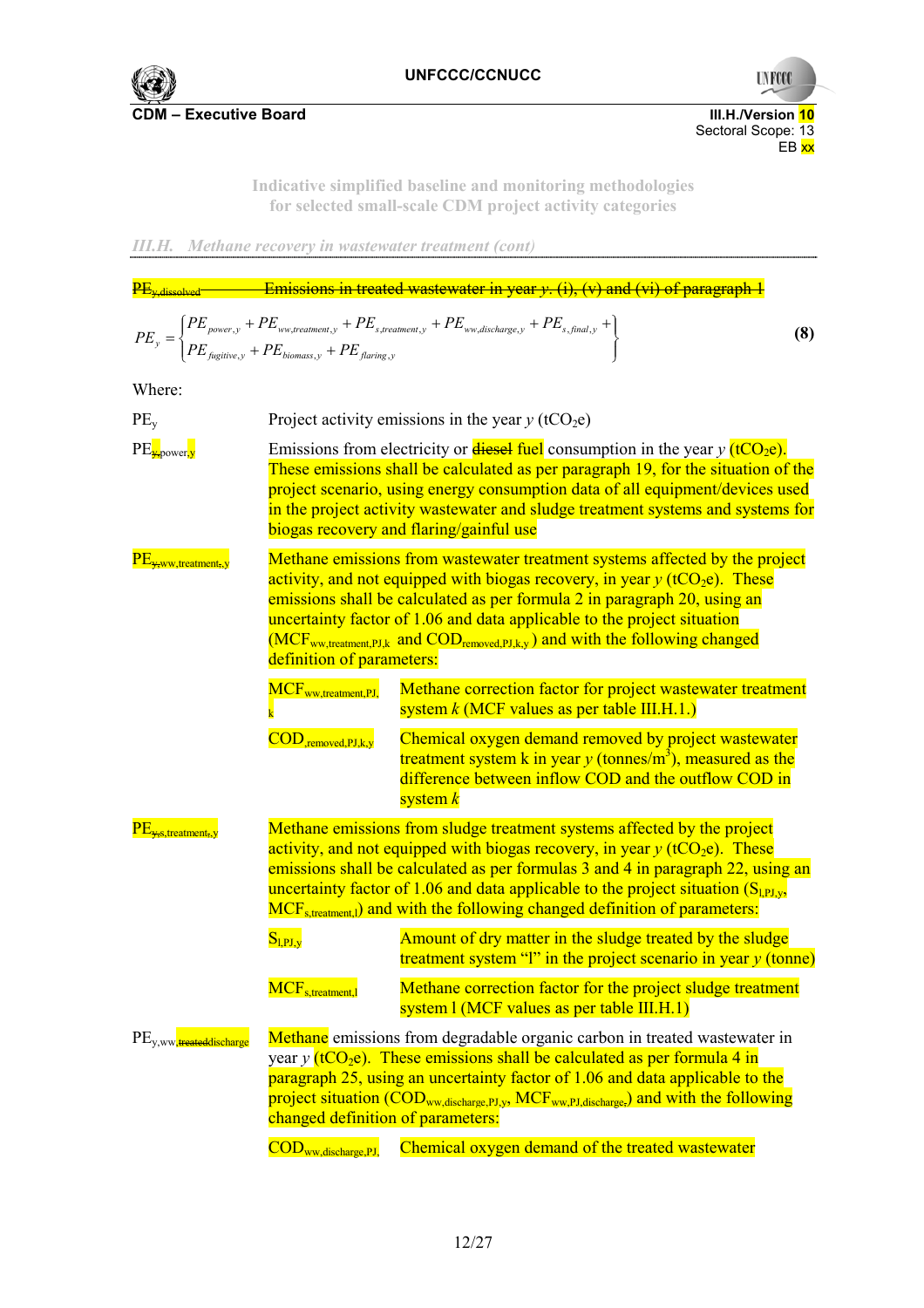

**UNFCCC** 

**Indicative simplified baseline and monitoring methodologies for selected small-scale CDM project activity categories** 

*III.H. Methane recovery in wastewater treatment (cont)* 

|                                             | $\overline{\mathbf{y}}$                                                                                                                                                                                                                                                                                                                                                                                               | discharged into sea, river or lake in the project situation in<br>the year y (tonnes/m <sup>3</sup> )                                                                                                                                                                                                                                                                                                                                                                                                                                                                                                                                                                                |  |
|---------------------------------------------|-----------------------------------------------------------------------------------------------------------------------------------------------------------------------------------------------------------------------------------------------------------------------------------------------------------------------------------------------------------------------------------------------------------------------|--------------------------------------------------------------------------------------------------------------------------------------------------------------------------------------------------------------------------------------------------------------------------------------------------------------------------------------------------------------------------------------------------------------------------------------------------------------------------------------------------------------------------------------------------------------------------------------------------------------------------------------------------------------------------------------|--|
|                                             | $MCF_{ww,PJ,discharge}$                                                                                                                                                                                                                                                                                                                                                                                               | Methane correction factor based on discharge pathway in<br>the project situation (e.g. into sea, river or lake) of the<br>wastewater (fraction) (MCF values as per table III.H.1)                                                                                                                                                                                                                                                                                                                                                                                                                                                                                                    |  |
| $PE_{\mathbf{x}, \text{final}, \mathbf{y}}$ |                                                                                                                                                                                                                                                                                                                                                                                                                       | Methane emissions from anaerobic decay of the final sludge produced in the<br>year y. $(tCO_2e)$ These emissions shall be calculated as per formula 7 in<br>paragraph 25, using an uncertainty factor of 1.06 and data applicable to the<br>project situation ( $MCF_{s,PI,final}$ , $S_{final,PI,y}$ ). If the sludge is controlled combusted,<br>disposed in a landfill with biogas recovery, or used for soil application in<br>aerobic conditions in the project activity, this term shall be neglected, and the<br>sludge treatment and/or use and/or final disposal shall be monitored during the<br>crediting period and with the following changed definition of parameters: |  |
|                                             | MCF <sub>s.PJ,final</sub>                                                                                                                                                                                                                                                                                                                                                                                             | Methane correction factor of the disposal site that receives<br>the final sludge in the project situation, estimated as per the<br>procedures described in AMS-III.G.                                                                                                                                                                                                                                                                                                                                                                                                                                                                                                                |  |
|                                             | $S_{final,PI,y}$                                                                                                                                                                                                                                                                                                                                                                                                      | Amount of dry matter in final sludge generated by the<br>project wastewater treatment systems in the year $y$ (tonnes).                                                                                                                                                                                                                                                                                                                                                                                                                                                                                                                                                              |  |
| $PE_{\overline{\mathbf{y}}}$ fugitive, y    | Methane emissions from methane release biogas release in capture and<br>utilization/combustion/flare systems in year y, calculated as per paragraph 26<br>(tCO <sub>2</sub> e)                                                                                                                                                                                                                                        |                                                                                                                                                                                                                                                                                                                                                                                                                                                                                                                                                                                                                                                                                      |  |
| $PE_{\text{flaring,y}}$                     | Methane emissions due to incomplete flaring in year $y$ as per the "Tool to<br>determine project emissions from flaring gases containing methane" $(tCO2e)$<br>$PE_{v, dissolved}$ emissions from dissolved methane in treated wastewater in year $y$ .<br>Project emissions from this source are only considered for project activities<br>involving measures described in cases $23$ (i), (v) and (vi) of paragraph |                                                                                                                                                                                                                                                                                                                                                                                                                                                                                                                                                                                                                                                                                      |  |
| PE <sub>biomass,y</sub>                     |                                                                                                                                                                                                                                                                                                                                                                                                                       | Methane emissions from biomass stored under anaerobic conditions. In case<br>storage of biomass under anaerobic conditions takes place due to the project<br>activity that doesn't occur in the baseline situation, methane emissions due to<br>anaerobic decay of this biomass shall be considered and be determined as per<br>the procedure in the "Tool to determine methane emissions avoided from<br>dumping waste at a solid waste disposal site" $(tCO_2e)$                                                                                                                                                                                                                   |  |

27. Project activity emissions from methane release in capture and utilization/combustion/ **flare** systems are determined as follows:

 $PE_{\text{fugitive}, y} = PE_{\text{fugitive}, ww, y} + PE_{\text{fugitive}, s, y}$  (9)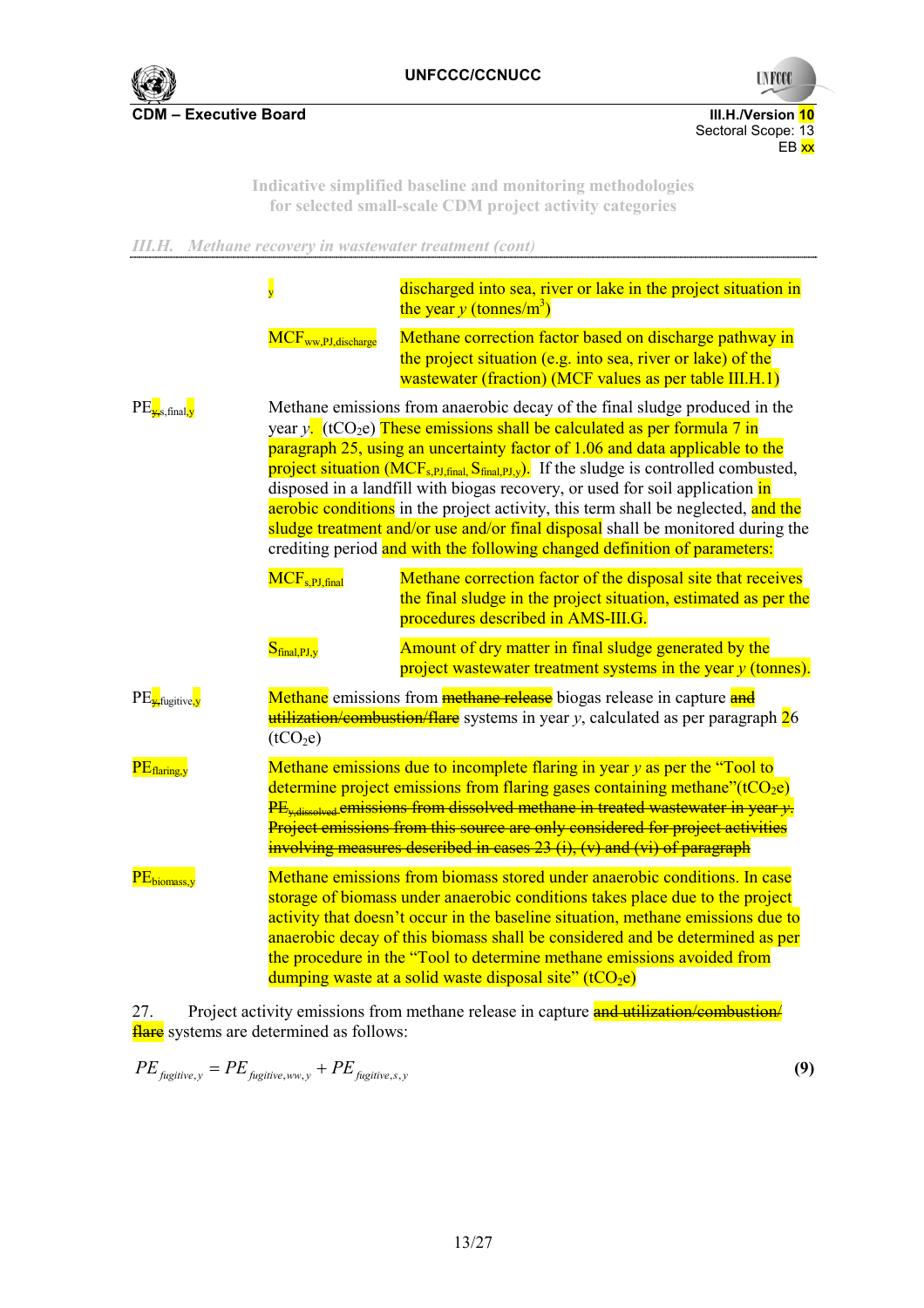

**UNFCCC** 

**Indicative simplified baseline and monitoring methodologies for selected small-scale CDM project activity categories** 



| Where:                                                            |                                                                                                                                                                                                                                                        |      |
|-------------------------------------------------------------------|--------------------------------------------------------------------------------------------------------------------------------------------------------------------------------------------------------------------------------------------------------|------|
| $PE_{\overline{y}}$ fugitive,ww,y                                 | Fugitive emissions through capture and utilization/combustion/flare<br>inefficiencies in the anaerobic was tewater treatment systems in the year $y$<br>(tCO <sub>2</sub> e)                                                                           |      |
| $PE_{\frac{y}{2}}$ fugitive,s <sub>,y</sub>                       | Fugitive emissions through capture and utilization/combustion/flare<br>inefficiencies in the anaerobic sludge treatment systems in the year $y$ (tCO <sub>2</sub> e)                                                                                   |      |
|                                                                   | $PE_{\text{figitive,ww, v}} = (1 - CFE_{\text{ww}}) * MEP_{\text{ww, treatment, v}} * GWP_{CH4}$                                                                                                                                                       | (10) |
| Where:                                                            |                                                                                                                                                                                                                                                        |      |
| $CFE_{ww}$                                                        | Capture and utilization/combustion/flare efficiency of the methane biogas<br>recovery and combustion/utilization equipment in the wastewater treatment<br>systems (a default value of 0.9 shall be used <sub>r</sub> given no other appropriate value) |      |
| $MEP_{\frac{y}{y},ww, treatment, y}$                              | Methane emission potential of wastewater treatment <b>plant</b> systems equipped<br>with biogas recovery system in $\frac{f}{f}$ year y (tonnes)                                                                                                       |      |
|                                                                   | $\text{MEP}_{\text{ww,treatment},y} = Q_{\text{ww},y} * B_{o,\text{ww}} * \text{UF}_{\text{PJ}} * \sum_{k} \text{ COD}_{\text{removed},\text{PJ},k,y} * \text{MCF}_{\text{ww,treatment},\text{PJ},k}$                                                  | (11) |
| Where:                                                            |                                                                                                                                                                                                                                                        |      |
| $\text{COD}_{\frac{1}{2}$ , removed, $\overrightarrow{PI, kj,y}}$ | The chemical oxygen demand removed <sup>11</sup> by the treatment system $\frac{1}{2}k$ of the<br>project activity equipped with <b>methane</b> biogas recovery in the year y<br>$(tonnes/m^3)$                                                        |      |
| $MCF_{ww.}$<br>treatment, PJ, kj                                  | Methane correction factor for the project wastewater treatment system $\dot{f}$<br>equipped with <b>methane</b> biogas recovery and combustion/flare/utilization<br>equipment (MCF <i>higher</i> values <i>in</i> as per table III.H.1)                |      |
| $UF_{PI}$                                                         | Model correction factor to account for model uncertainties (1.06)                                                                                                                                                                                      |      |
|                                                                   | $PE_{\text{fucitive.s. v}} = (1 - CFE_s) * MEP_{s, \text{treatment. v}} * GWP_{CH4}$                                                                                                                                                                   | (12) |
| Where:                                                            |                                                                                                                                                                                                                                                        |      |
| CFE <sub>s</sub>                                                  | Capture and utilization/combustion/flare efficiency of the methane biogas<br>recovery and combustion/utilization equipment in the sludge treatment systems (a<br>default value of 0.9 shall be used <del>, given no other appropriate value</del> )    |      |
| $MEP_{\frac{1}{25}S, treatment, y}$                               | Methane emission potential of the sludge treatment systems equipped with biogas<br><b>recovery system</b> in $\frac{f}{f}$ year y (tonnes)                                                                                                             |      |
|                                                                   | $\overline{MEP}_{s, treatment, y} = \sum_{l} (S_{l, PJ, y} * MCF_{s, treatment, PJl}) * DOC_{s} * UF_{pJ} * DOC_{F} * F * 16/12$                                                                                                                       | (13) |

<sup>&</sup>lt;sup>11</sup> Difference of inflow COD and the outflow COD.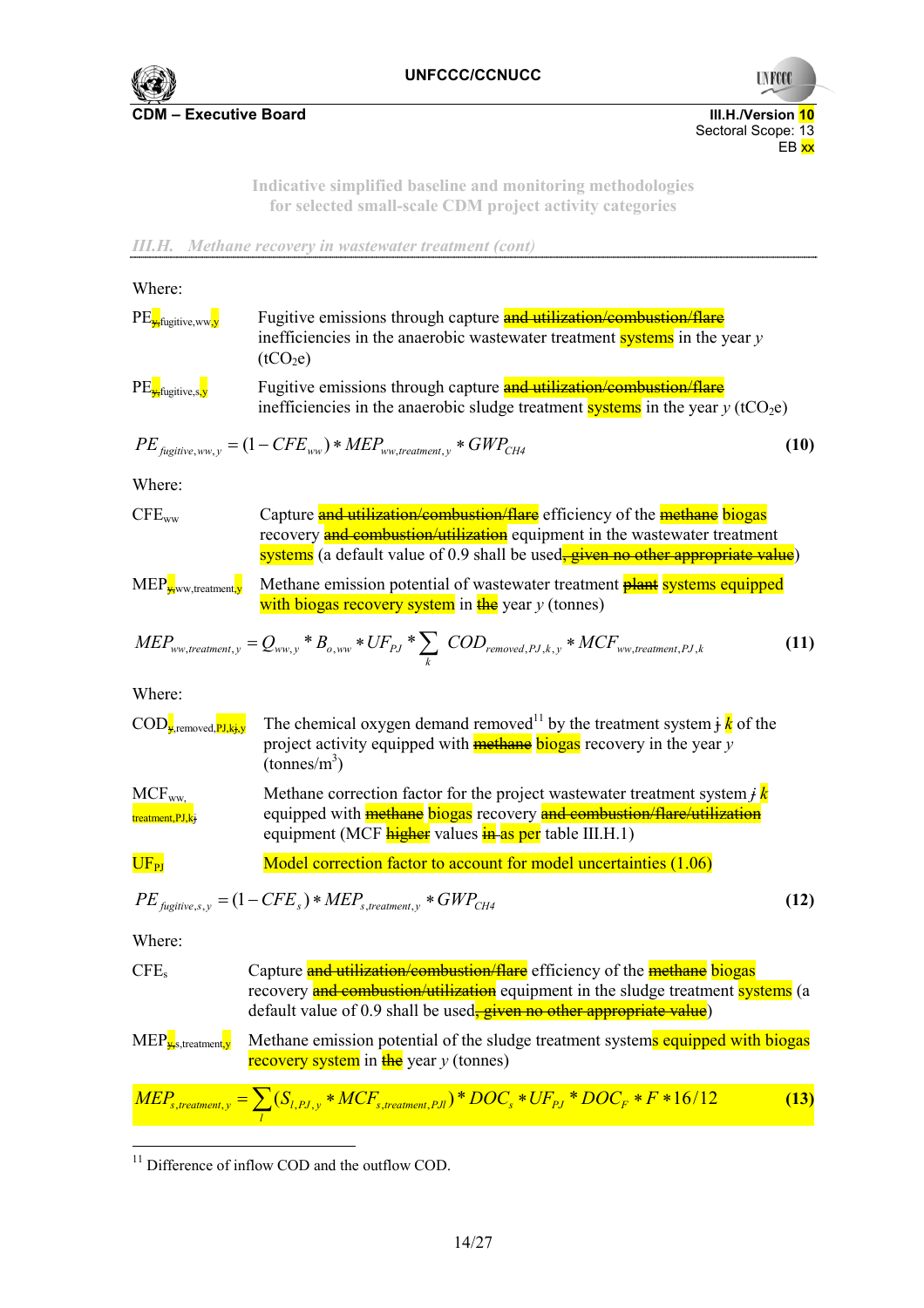

Sectoral Scope: 13<br>EB xx

**UNFCCC** 

**Indicative simplified baseline and monitoring methodologies for selected small-scale CDM project activity categories** 

en de la provincia de la provincia de la provincia de la provincia de la provincia de la provincia de la provi

*III.H. Methane recovery in wastewater treatment (cont)* 

| Where:                                      |                                                                                                                                                                                                                                                                                                                                                                                                                                                     |
|---------------------------------------------|-----------------------------------------------------------------------------------------------------------------------------------------------------------------------------------------------------------------------------------------------------------------------------------------------------------------------------------------------------------------------------------------------------------------------------------------------------|
| S <sub>v-1</sub> pJ <sub>-V</sub> untreated | Amount of <b>untreated</b> sludge treated in the project sludge treatment system l<br>equipped with biogas recovery system (on dry basis) generated in the year y<br>(tonnes)                                                                                                                                                                                                                                                                       |
|                                             | <b>Degradable organic content of the untreated sludge generated in the year <math>\psi</math></b><br>(fraction). It shall be measured by sampling and analysis of the sludge produced.<br>and estimated ex ante using the IPCC default values of 0.05 for domestic sludge<br><del>(wet basis, considering a default dry matter content of 10 percent) or 0.09 for</del><br>industrial sludge (wet basis, assuming dry matter content of 35 percent) |
| $MCF_{s, treatment}$                        | Methane correction factor for the sludge treatment system <b>that will be</b> equipped<br>with <b>methane</b> biogas recovery and combustion/utilization/flare equipment (MCF<br>Higher value of 1.0 as per table III.H.1). values as per table III.H.1)                                                                                                                                                                                            |
| $UF_{PI}$                                   | Model correction factor to account for model uncertainties (1.06)                                                                                                                                                                                                                                                                                                                                                                                   |
|                                             | Project activity emissions from dissolved methane in treated wastewater are determined as                                                                                                                                                                                                                                                                                                                                                           |

#### follows:

| יש    |                | ----                         |  |  |
|-------|----------------|------------------------------|--|--|
| 00/12 | 1000000<br>vw. | <b>Barbara</b><br><u>так</u> |  |  |

#### Where:

<del>[CH<sub>4]y,ww,treated—Dissolved methane content in the treated wastewater (tonnes/m<sup>3</sup>). In aerobic</del></sub> wastewater treatment default value is zero, in anaerobic treatment it can be measured, or a default value of 10e<sup>-4</sup> tonnes/m<sup>3</sup> can be used.

#### **Leakage**

28. If the used technology is equipment transferred from another activity or if the existing equipment is transferred to another activity, leakage effects at the site of the other activity are to be considered and estimated  $(LE_v)$ .

# **Emission Reduction**

#### **Monitoring**

29. For all scenarios in paragraph 1 i.e.1.i) till 1.vi) emission reductions shall be estimated *ex ante* in the PDD using the formulas provided in the baseline, project and leakage emissions sections above. Emission reductions shall be estimated *ex ante* as follows:

$$
ER_{y,ex\,ante} = BE_{y,ex\,ante} - (PE_{y,ex\,ante} + LE_{y,ex\,ante})
$$
\n(14)

### Where:

| $ER_{y,ex\,ante}$ | <i>Ex ante</i> emission reduction in year $y$ (tCO <sub>2</sub> e) |
|-------------------|--------------------------------------------------------------------|
| $LE_{y,ex\,ante}$ | <i>Ex ante</i> leakage emissions in year $y$ (tCO <sub>2</sub> e)  |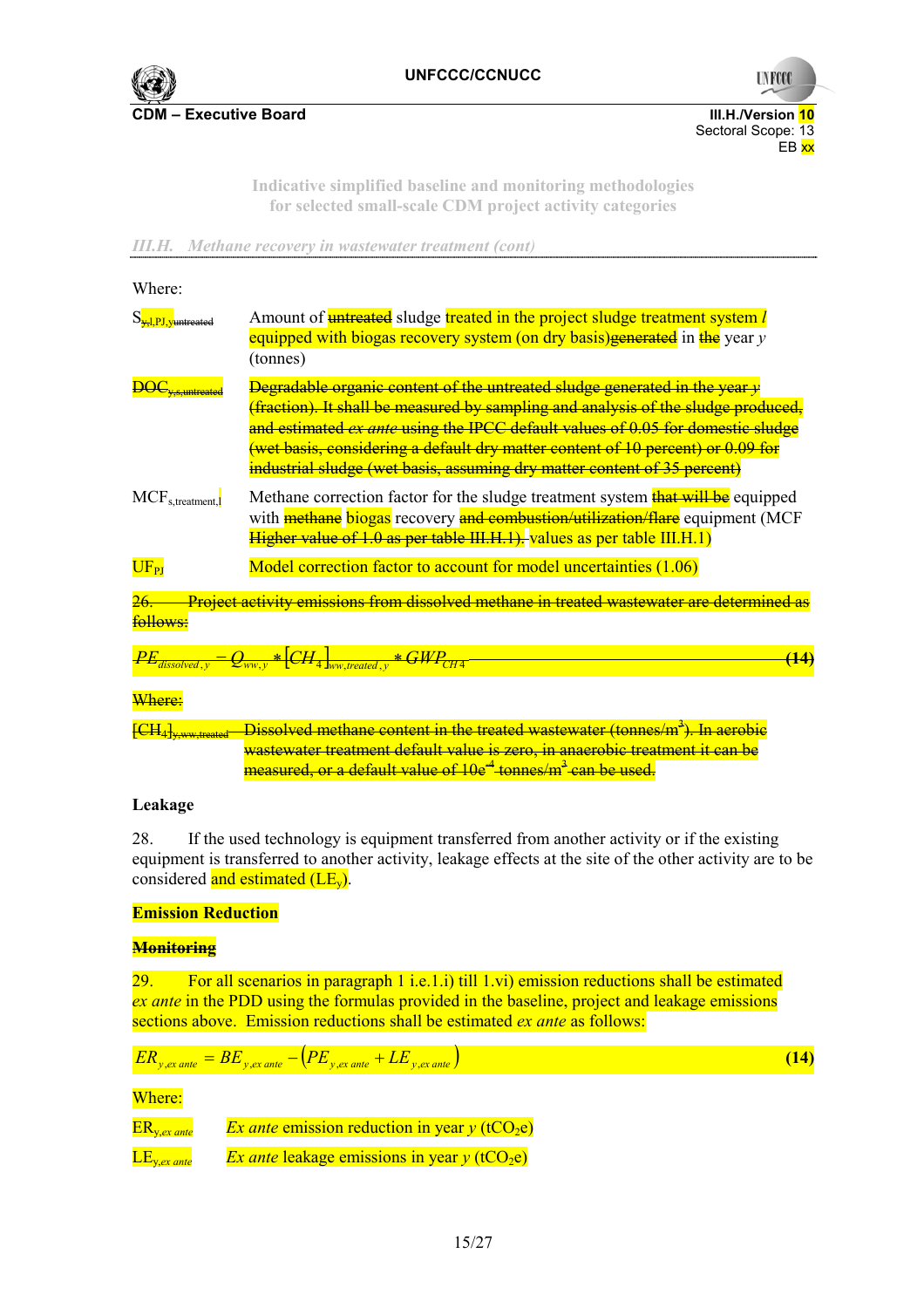

**UNFCC** 

**Indicative simplified baseline and monitoring methodologies for selected small-scale CDM project activity categories** 

*III.H. Methane recovery in wastewater treatment (cont)* 



30. *Ex post* emission reductions shall be determined for case 1 (i) and 1 (v) as per paragraph 33. For cases 1 (ii), 1 (iii), 1 (iv) and 1 (vi) *ex post* emission reductions shall be based on the lowest value of the following, as per paragraph 31:

- $(i)$  The amount of biogas recovered and fuelled or flared  $(MD_v)$  during the crediting period, that is monitored *ex post*;
- (ii) *Ex post* calculated baseline, project and leakage emissions based on actual monitored data for the project activity.

31. For cases 1 (ii), 1 (iii), 1 (iv) and 1 (vi): It is possible that the project activity involves wastewater and sludge treatment systems with higher methane conversion factors (MCF) or with higher efficiency than the treatment systems used in the baseline situation. Therefore the emission reductions achieved by the project activity is limited to the *ex post* calculated baseline emissions minus project emissions using the actual monitored data for the project activity. The emission reductions achieved in any year are the lowest value of the following:

$$
ER_{y,ex\ post} = \min((BE_{y,ex\ post} - PE_{y,ex\ post} - LE_{y,ex\ post}),
$$
  
\n
$$
(MD_y - PE_{power,y} - PE_{biomass,y} - LE_{y,ex\ post}))
$$
\n(15)

Where:

| $ER_{y,ex\ post}$   | Emission reductions achieved by the project activity based on monitored values for<br>year $y$ (tCO <sub>2</sub> e)                                                                                   |
|---------------------|-------------------------------------------------------------------------------------------------------------------------------------------------------------------------------------------------------|
| $BE_{y,ex\,post}$   | <b>Baseline emissions calculated as per paragraph 16 using ex post monitored values</b>                                                                                                               |
| $PE_{y,ex\ post}$   | Project emissions calculated as per paragraph 26 using ex post monitored values                                                                                                                       |
| $\overline{MD_{v}}$ | Methane captured and destroyed/gainfully used by the project activity in the year $y$<br>$(tCO2 e)$ . In case of flaring/fuelling it shall be measured using the conditions of the<br>flaring process |

32. In case of flaring/combustion  $MD_v$  will be measured using the conditions of the flaring process:

$$
MD_y = BG_{burnt,y} * w_{CH4,y} * D_{CH4} * FE * GWP_{CH4}
$$
\n(16)

Where:

| $BG_{burnt,v}$ | Biogas <sup>12</sup> flared/combusted in year $y$ (m <sup>3</sup> )       |
|----------------|---------------------------------------------------------------------------|
| WCH4,v         | Methane content <sup>12</sup> in the biogas in the year y (mass fraction) |

 $12$  Biogas volume and methane content measurements shall be on the same basis (wet or dry).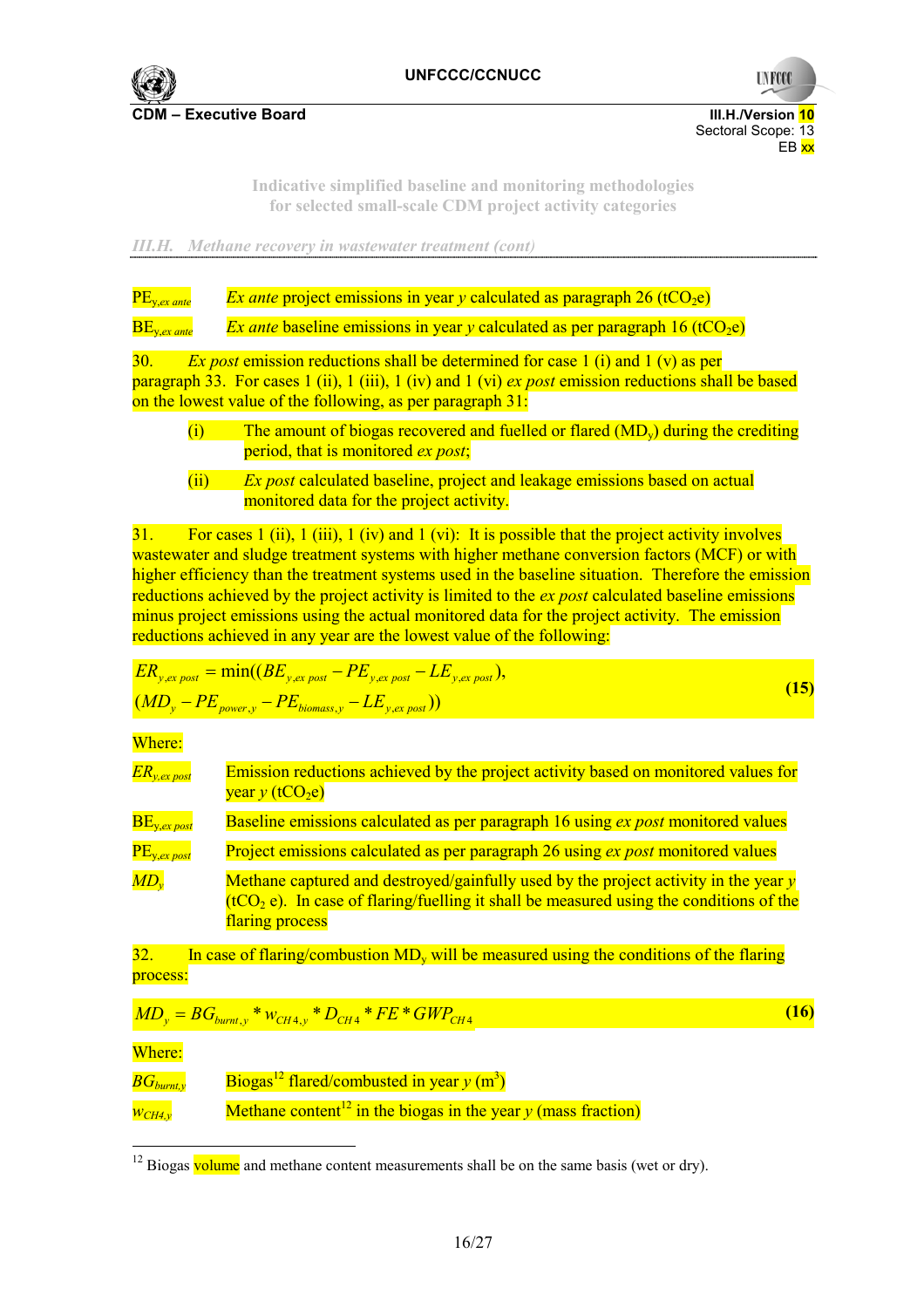

**UNFCC** 

**Indicative simplified baseline and monitoring methodologies for selected small-scale CDM project activity categories** 

*III.H. Methane recovery in wastewater treatment (cont)* 

*D<sub>CH4</sub>* Density of methane at the temperature and pressure of the biogas in the year *y*  $\overline{\text{(tonnes/m}^3)}$ 

*FE* **Flare efficiency in year** *y* (fraction)

33. For the cases listed in paragraph 1 as:

(i) Substitution of aerobic wastewater or sludge treatment system by an anaerobic treatment system with methane recovery and combustion

or

(v) Introduction of an anaerobic wastewater treatment system with methane recovery and combustion to an untreated wastewater stream;

the emission reduction achieved by the project activity (*ex post*) will be the difference between the baseline emission and the sum of the project emission and leakage.

$$
ER_{y} = BE_{y,ex\ post} - \left(PE_{y,ex\ post} + LE_{y,ex\ post}\right)
$$
\n(17)

The historical records of electricity and fuel consumption, COD content of untreated and treated wastewater, and quantity of sludge produced by the replaced **aerobic** units will be used for the baseline calculation  $\frac{1}{2}$  as  $\frac{1}{2}$ .

In case (i) if the volumetric flow and the characteristic properties (e.g. COD) of the inflow and outflow of the wastewater and the produced sludge are equivalent in the project and the baseline scenarios (i.e. the project and baseline systems have the same efficiency for COD removal for wastewater treatment), then higher energy consumption and sludge generation in the case of baseline scenario  $\frac{1}{18}$  are the only significant differences contributing to emission reduction in the project case. In this case the emission reduction can be simply calculated as the difference between the historical energy consumption of the replaced unit and the recorded energy consumption of the new system, plus the difference in emissions from sludge treatment and/or disposal. Project emissions from **dissolved methane and** fugitive emissions and incomplete flaring  $(PE_{\frac{1}{2}fugitive, y}, PE_{\frac{flaring, y}{2}})$  and  $PE_{\frac{2}{2}fadssolved}$  shall also be considered in the calculation of the emission reduction, however the emissions from the wastewater outflow and sludge ( $PE_{\text{www}}$  treated discharge v and  $PE_{\text{w}_s\text{final}}$ ) may be disregarded, if they are equivalent in baseline and project scenarios.

For the cases listed in paragraph 1 as of (ii) introduction of anaerobic sludge treatment with methane recovery and combustion to untreated sludge; (iii) and (iv) introduction of methane recovery and combustion unit to an existing anaerobic wastewater or sludge treatment system, and (vi) introduction of a sequential stage of wastewater treatment with methane recovery and combustion to an existing wastewater treatment, the calculation of emission reductions shall be based on the amount of methane recovered and fuelled or flared, that is monitored *ex post*.Also for these cases, the project emissions and leakage will be deducted from the emission reductions calculated from the methane recovered and combusted, except where it can be demonstrated that the technology implemented does not increase the amount of methane produced per unit of COD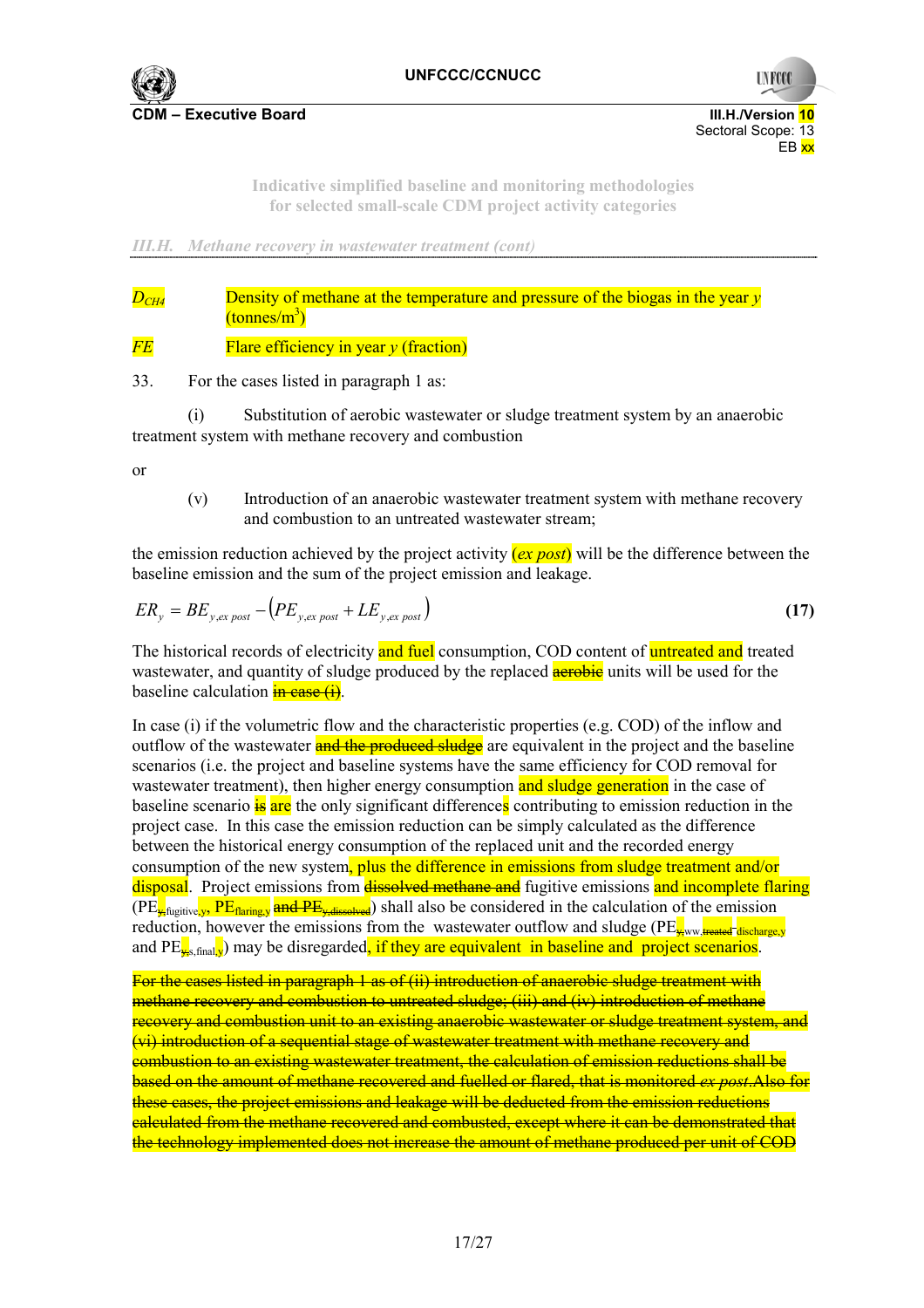

**UNFCC** 

**Indicative simplified baseline and monitoring methodologies for selected small-scale CDM project activity categories** 

*III.H. Methane recovery in wastewater treatment (cont)* 

 $r_{\rm emo}$  (COD removed is the difference between the inflow COD (COD,  $_{\rm cm}$  wreated) and outflow  $\overline{COD \cdot (COD)_{v_{\text{conv,ූ} + \text{reated}}}}$ ), compared with the technology used in the baseline

.For cases covered under paragraph 2 (b) and 2 (c), project and leakage emissions due to those activities cannot be ignored and have to be considered,

### **Monitoring**

34. For the cases listed in paragraph 1, where required by the provisions of project emission calculations, the following parameters shall be monitored and recorded:

- $\frac{1}{a}$  The flow of wastewater  $(Q_{w,w,i,v})$  and The amount of fossil fuel and electricity used by the project activity facilities;
- (a) The **degradable carbon content** chemical oxygen demand of the wastewater **and/or** sludge before and after the treatment system "k", affected by the project activity  $(\overline{\mathrm{COD}}_{\mathrm{w},\mathrm{w}})$ <sub>untreated</sub><sub>y</sub>,  $\overline{\mathrm{COD}}_{\mathrm{w},\mathrm{w},\mathrm{treated},\mathrm{y}}$ ,  $\overline{\mathrm{COD}}_{\mathrm{w},\mathrm{w},\mathrm{r}$ emoved,PJ,k,yi  $\text{COD}_{\text{www}}$  discharge PJ y $\overline{\text{DOC}_{\text{w}}\text{DOC}_{\text{w}}\text{, treated}}$ );
- (b) The flow of wastewater and/or-The amount of sludge as dry matter in each sludge treatment system "l" affected by the project treated  $(\overline{\Theta_{\rm w,ww,in}})$   $S_{\rm w,PI,xy,in}$  and  $S_{\rm y, untreated final, PJ, v}$ );
- Where relevant, the dissolved methane in the wastewater just leaving the anaerobic reactor (if the default value for dissolved methane is not used).

35. The annual fossil fuel or electricity used to operate the facilities or power auxiliary equipment shall be monitored. Alternatively it shall be assumed that all relevant electrical equipment operate at full rated capacity, plus 10% to account for distribution losses, for 8760 hours per annum.

36. In all cases, the amount of **methane** biogas recovered, fuelled, flared or utilized (e.g. injected into a natural gas distribution grid or distributed via a dedicated piped network) shall be monitored *ex post*, using continuous flow meters. The fraction of methane in the gas should be measured with a continuous analyser or, alternatively, with periodical measurements at a 95% confidence level<sup>13</sup>. Temperature and pressure of the gas are required to determine the density of methane combusted.

 $37.$  Regular maintenance should ensure optimal operation of flares. The flare efficiency  $(FE)$ , defined as the fraction of time in which the gas is combusted in the flare, multiplied by the efficiency of the flaring process, shall be monitored and calculated as per the provision in the "Tool to determine project emissions from flaring gases containing methane".

38 One of the two following options shall be used to determine the efficiency of the flaring **process in an enclosed flare:** 

 $13$  Fraction of methane (CH<sub>4</sub>) in biogas shall be measured using equipment that can directly measure methane content in the biogas, estimation of methane content of biogas based on measurement of other constituents of biogas such as  $CO<sub>2</sub>$  is not permitted.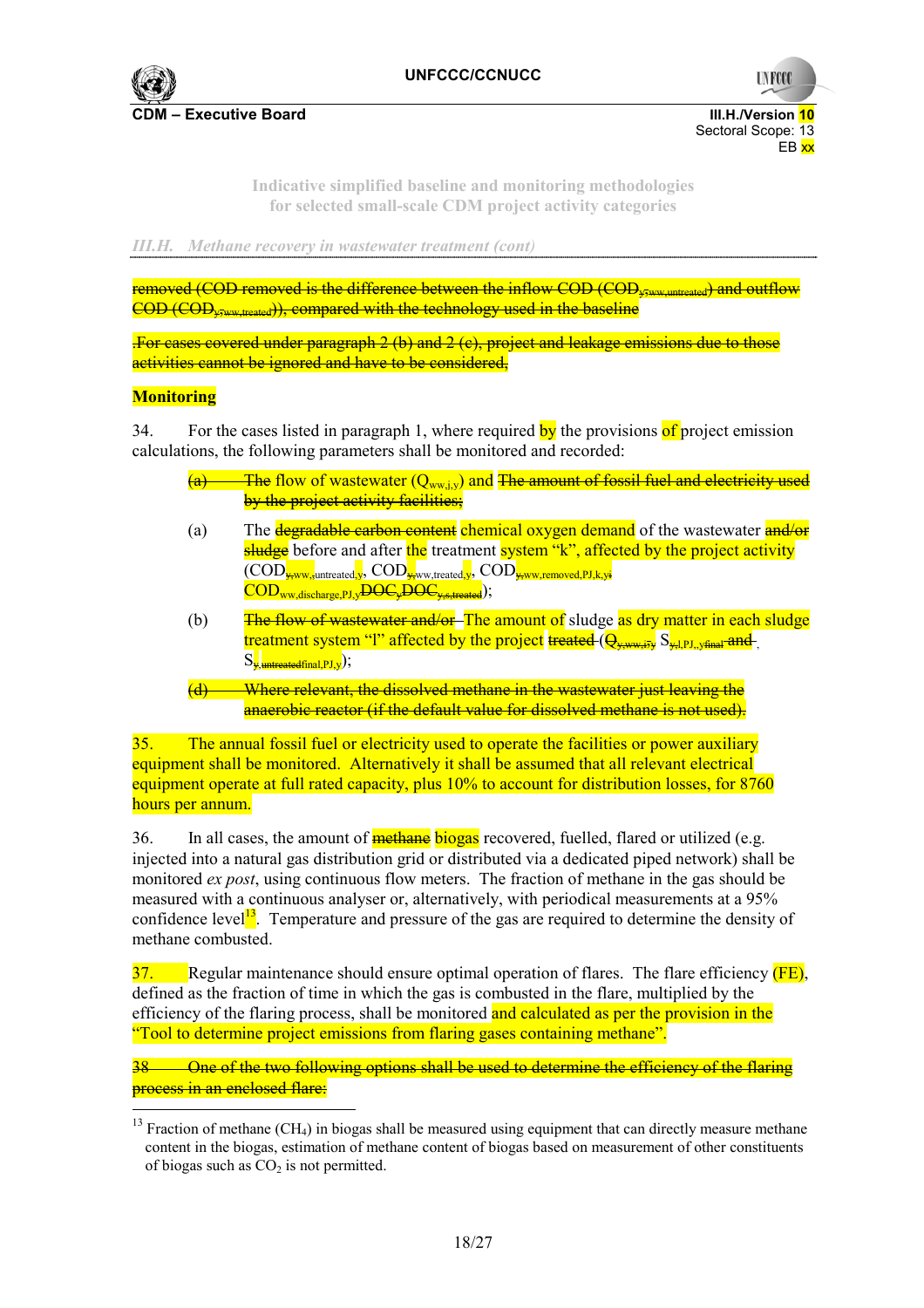

**UNFCC** 

**Indicative simplified baseline and monitoring methodologies for selected small-scale CDM project activity categories** 

### *III.H. Methane recovery in wastewater treatment (cont)*

(a) To adopt a 90% default value, or

To perform a continuous monitoring of the efficiency.

38. If option (a) is chosen continuous check of compliance with the manufacturers specification of the flare device (temperature, biogas flow rate) should be done. If in any specific hour any of the parameters is out of the range of specifications 50% of default value should be used for this specific hour. For open flare 50% default value should be used, as it is not possible in this case to monitor the efficiency. If at any given time the temperature of the flare is below 500ºC, 0% default value should be used for this period. The amount of sludge treated in the sludge treatment system  $(S<sub>PIy</sub>)$  is monitored by measuring the total quantity of sludge fed to each system on a dry basis. In case of sludge extracted in a slurry phase, the volume  $(m^3)$  and dry matter content (tonnes/m<sup>3</sup>) shall be used to calculate  $S_{LPI,y}$ . In case of mechanical sludge removal, e.g. separation of solids via a screen, or removed from lagoons,  $S_{LPI,y}$  is measured by direct weighing of the sludge and measuring its dry matter content through sampling.

39. If the methane emissions from anaerobic decay of the final sludge were to be neglected because the sludge is controlled combusted, disposed in a landfill with methane recovery, or used for soil application, then the end-use of the final sludge will be monitored during the crediting period.

40. In case of storage of biomass under anaerobic conditions which does not take place in the baseline situation, monitoring of the biomass shall take place as per the "Tool to determine methane emissions avoided from dumping waste at a solid waste disposal site".

41. If the baseline emissions included the anaerobic decay of final sludge generated by the baseline treatment systems in a landfill without methane recovery, the baseline disposal site shall be clearly defined, and verified by the DOE.

# **Project activity under a programme of activities**

The following conditions apply for use of this methodology in a project activity under a programme of activities:

42. In case the project activity involves the replacement of equipment, and the leakage effect of the use of the replaced equipment in another activity is neglected, because the replaced equipment is scrapped, an independent monitoring of scrapping of replaced equipment needs to be implemented. The monitoring should include a check if the number of project activity equipment distributed by the project and the number of scrapped equipment correspond with each other. For this purpose scrapped equipment should be stored until such correspondence has been checked. The scrapping of replaced equipment should be documented and independently verified.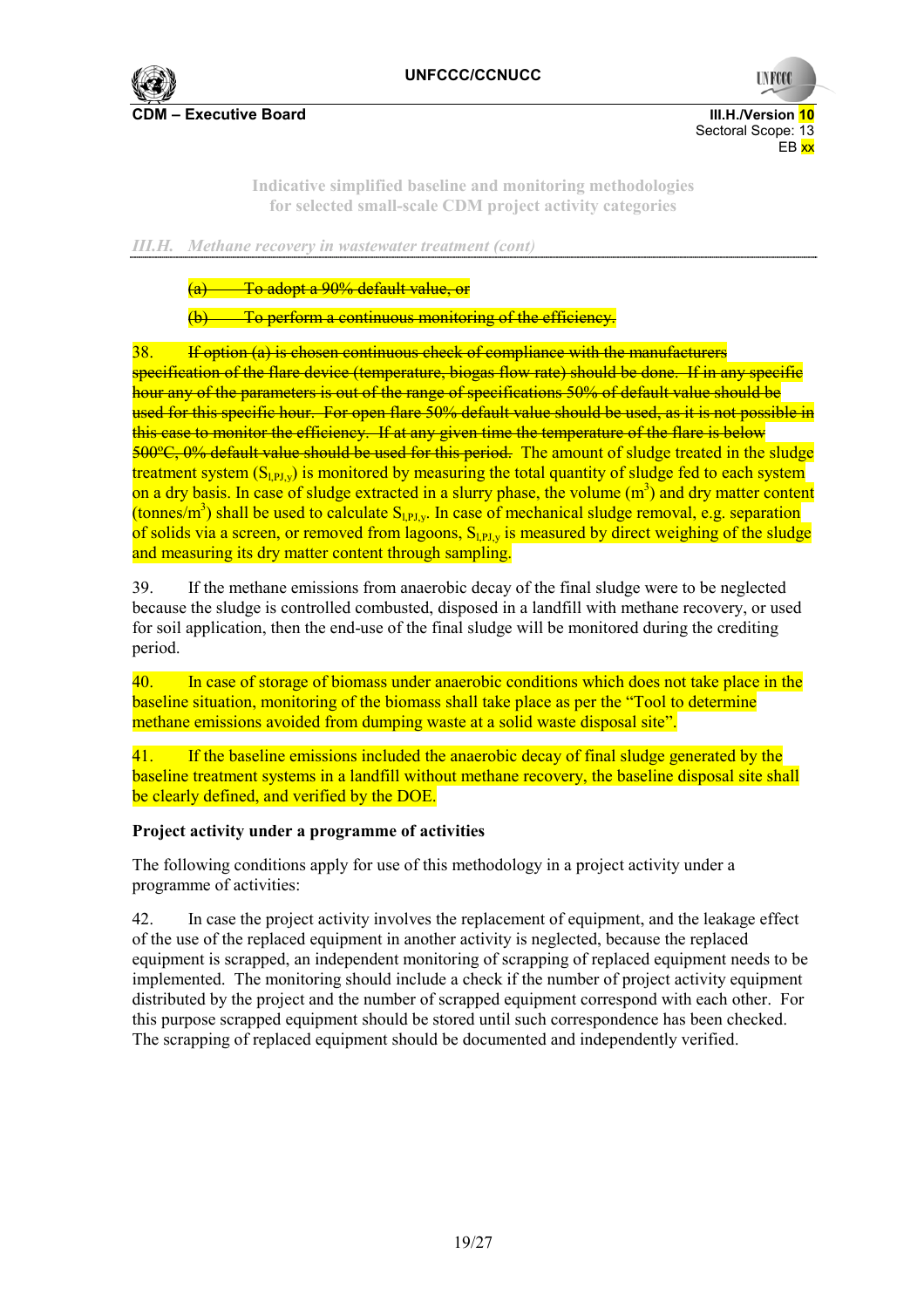

**UNFCO** 

**Indicative simplified baseline and monitoring methodologies for selected small-scale CDM project activity categories** 

*III.H. Methane recovery in wastewater treatment (cont)* 

# **Annex 1**

# PROVISIONS FOR CASES INVOLVING THERMAL OR ELECTRICAL ENERGY GENERATION AFTER UPGRADING AND DISTRIBUTION, EITHER VIA UPGRADING AND INJECTION OF BIOGAS INTO A NATURAL GAS DISTRIBUTION GRID OR VIA UPGRADING AND TRANSPORTATION OF BIOGAS VIA A DEDICATED PIPED NETWORK TO A GROUP OF END USERS

# **Project Boundary**

1. In case of project activities covered under paragraph 2 (b) and  $(c)^{14}$ , in case the project activity involves bottling of biogas the project boundary includes the upgrade and compression installations, the dedicated piped network/natural gas distribution grid for distribution of biogas from the wastewater treatment plant to the end user sites and all the facilities and devices connected directly to it.

### **Baseline**

2. In case of project activities covered under paragraph 2 (c i) the baseline emissions for upgraded biogas injection  $(BE_{\text{uniform}})$  are determined as follows:

$$
BE_{injection,y} = E_{ug,y} * CEF_{NG}
$$
 (1)

Where:

| $BE_{\overline{v}$ injection, y | Baseline emissions for injection of upgraded biogas into a natural gas distribution<br>grid in year $y$ (tCO <sub>2</sub> e)                                                                   |
|---------------------------------|------------------------------------------------------------------------------------------------------------------------------------------------------------------------------------------------|
| $E_{ug, v}$                     | Energy delivered from the upgraded biogas in the project activity to the natural gas<br>distribution grid in year $y(TJ)$                                                                      |
| $CEF_{NG}$                      | Carbon emission factor of natural gas ( $tCO2e/TJ$ ) (Accurate and reliable local or<br>national data may be used where available, otherwise appropriate IPCC default values<br>shall be used) |

3. The energy delivered from the upgraded biogas in the project activity to the natural gas distribution grid in year  $y$  ( $E_{\text{u}g}$ <sub>, v</sub>) is calculated as follows:

$$
E_{ug,y} = Q_{ug,y} * NCV_{ug,y}
$$
 (2)

Where:

| $Q_{ug,y}$ | Quantity of upgraded biogas displacing the use of natural gas in the natural gas |
|------------|----------------------------------------------------------------------------------|
|            | distribution grid in year $y$ (kg or m <sup>3</sup> )                            |

 $NCV_{ug, y}$  Net calorific value of the upgraded biogas in year y (TJ/kg or TJ/m<sup>3</sup>).

 $14$  These are references to the section "technology/measure" in the methodology.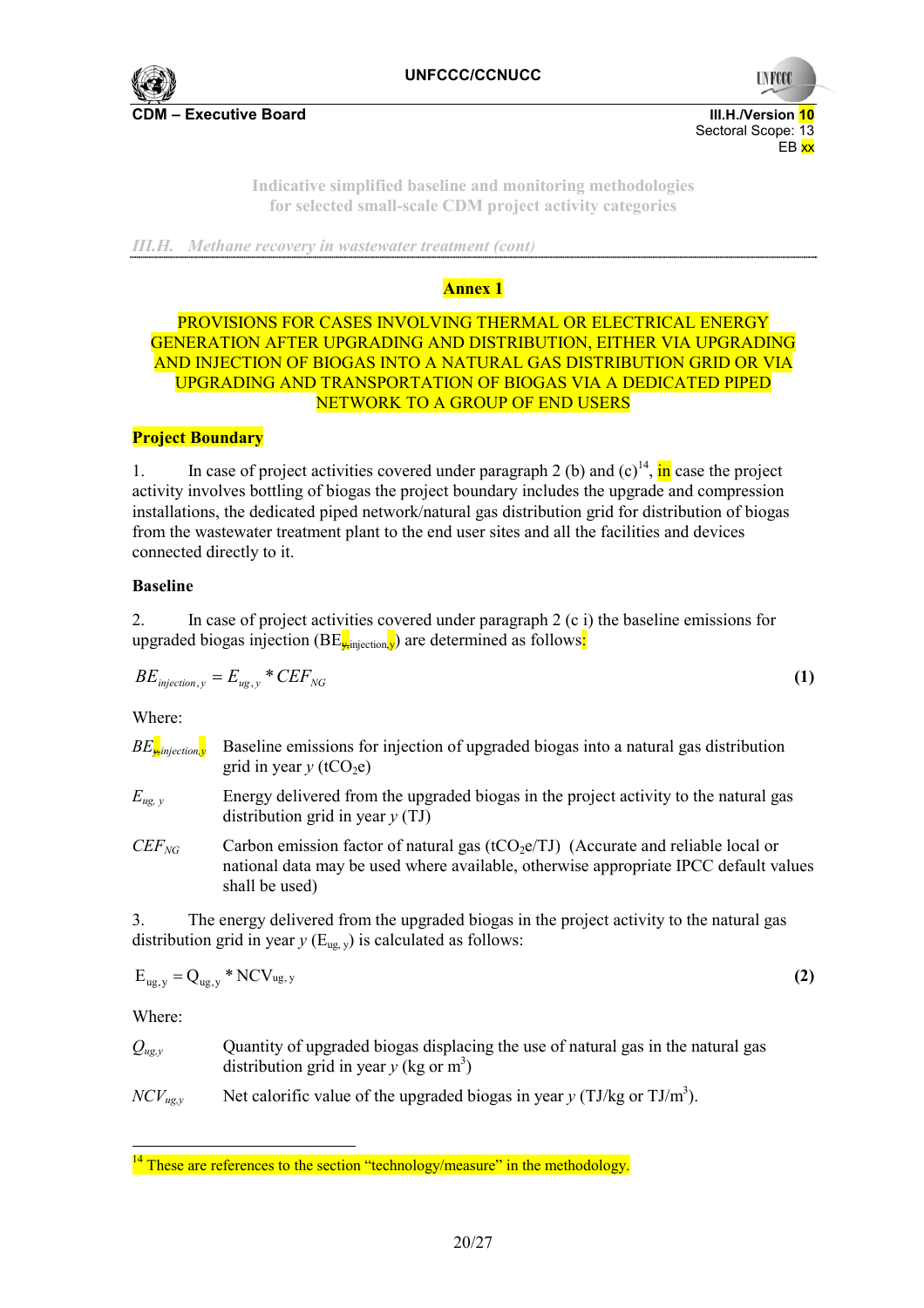

**UNFCC** 

**Indicative simplified baseline and monitoring methodologies for selected small-scale CDM project activity categories** 

*III.H. Methane recovery in wastewater treatment (cont)* 

4. The quantity of upgraded biogas displacing the use of natural gas in the natural gas distribution grid in year *y* is calculated as follows:

$$
Q_{ug,y} = \min(Q_{ug,in,y}, Q_{cap,CH4,y})
$$
\n(3)

Where:

| $Q_{ug,in, y}$ | Quantity of upgraded biogas injected into the natural gas distribution grid in year y |
|----------------|---------------------------------------------------------------------------------------|
|                | $(kg \text{ or } m^3)$                                                                |

*Qcap,CH4, y* Quantity of methane captured at the wastewater treatment source facility(ies) in year  $y$  (kg or m<sup>3</sup>)

5. The quantity of methane captured at the waste water treatment source facility(ies) is calculated as follows:

$$
Q_{cap,CH4,y} = w_{CH4,ww} * Q_{cap,biogas,y}
$$
\n
$$
(4)
$$

Where:

| $WCH4.$ ww | Methane fraction of biogas as monitored at the outlet of the was teware treatment |
|------------|-----------------------------------------------------------------------------------|
|            | source facility(ies) (kg or $m^3$ CH <sub>4</sub> /kg or $m^3$ of biogas).        |

 $Q_{cap, biogas, y}$  Monitored amount of biogas captured at the source facility(ies) in year y (kg or m<sup>3</sup>)

#### **Project activity emission**

6. In case of project activities covered under paragraph 2 (b) and 2 (c) the following project emissions related to the upgrading and compression of the biogas ( $PE_{\text{x-interactions}}$ ) shall be included:

- (i) Methane emissions from the discharge of the water wash upgrading equipment  $(tCO<sub>2</sub>e)$ ;
- (ii) Fugitive methane emissions from leaks in compression equipment (tCO<sub>2</sub>e);
- (iii) Emissions on account of vent gases from the water wash upgrade equipment  $(tCO<sub>2</sub>e);$

$$
PE_{process,y} = PE_{ww, upgrade,y} + PE_{CH4,equip,y} + PE_{ventgas,y}
$$
\n(5)

Where:

| PE <sub>process,y</sub>          | Project emissions related to the upgrading and compression of the biogas in year $y$<br>(tCO <sub>2</sub> e)                       |
|----------------------------------|------------------------------------------------------------------------------------------------------------------------------------|
| $PE_{\frac{1}{2}}$ ww,upgrade, y | Emissions from methane contained in waste water discharge of water wash<br>upgrading installation in year $y$ (tCO <sub>2</sub> e) |
| $PE_{\overline{x}}$ CH4, equip.y | Emissions from compressor leaks in year $y$ (tCO <sub>2</sub> e)                                                                   |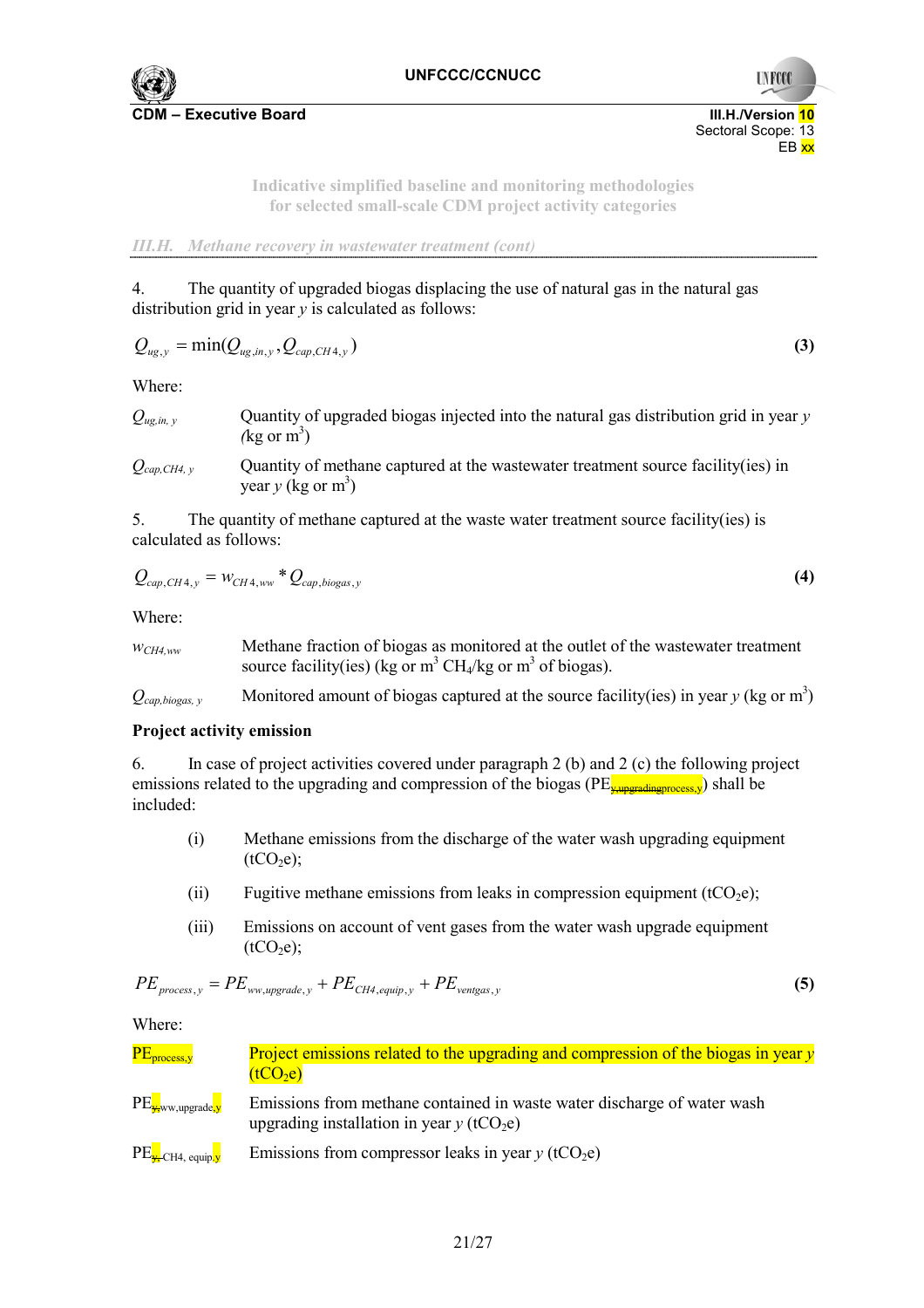

**UNFCO** 

**Indicative simplified baseline and monitoring methodologies for selected small-scale CDM project activity categories** 

*III.H. Methane recovery in wastewater treatment (cont)* 

# $PE_{\downarrow\text{events}}$  Emissions from venting gases retained in water wash upgrading equipment in  $\text{year } y \text{ (tCO}_2\text{e)}$

7. Project activity emissions from methane contained in waste water discharge of water wash upgrading installation are determined as follows:

$$
PE_{ww, upgrade,y} = Q_{ww, upgrade,y} * [CH_4]_{ww, upgrade,y} * GWP_{CH4}
$$
\n(6)

Where:

 $Q_{\mathbf{x}^{\text{www.upgrade}}\mathbf{v}}$  Volume of wastewater discharge from water wash upgrading installation in year *y*

 $\left[\text{CH}_4\right]_{\text{www,ungrade}}$ , Dissolved methane contained in the wastewater discharge in year y

8. Project activity emissions from compressor leaks are determined as follows:

$$
PE_{CH4,equiv, y} = GWP_{CH4} * (\frac{1}{1000}) * \sum_{equipment} w_{CH4stream, y} * EF_{equipment} * T_{equipment, y}
$$
 (7)

Where:

 $\overline{a}$ 

wCH4,stream,y Average methane weight fraction of the gas (kg-CH4/kg) in year *y*

- Tequipment,y Operation time of the equipment in hours in year *y* (in absence of detailed information, it can be assumed that the equipment is used continuously, as a conservative approach)
- EF<sub>equipment</sub> Leakage rate for fugitive emissions from the compression technology as per specification from the compressor manufacturer in kg/hour/compressor. If no default value from the technology provider is available, the approach below shall be used.

Fugitive methane emissions occurring during the recovery and processing of gas may in some projects be small, but should be estimated as a conservative approach. Emission factors may be taken from the 1995 Protocol for Equipment Leak Emission Estimates, published by EPA<sup>15</sup>.

Emissions should be determined for all relevant activities and all equipment used for the upgrading of biogas (such as valves, pump seals, connectors, flanges, open-ended lines, etc.).

The following data needs to be obtained:

- 1. The number of each type of component in a unit (valve, connector, etc.);
- 2. The methane concentration of the stream;
- 3. The time period each component is in service.

<sup>&</sup>lt;sup>15</sup> Please refer to document US EPA-453/R-95-017 at: http://www.epa.gov/ttn/chief/efdocs/equiplks.pdf, accessed on 23/10/2007.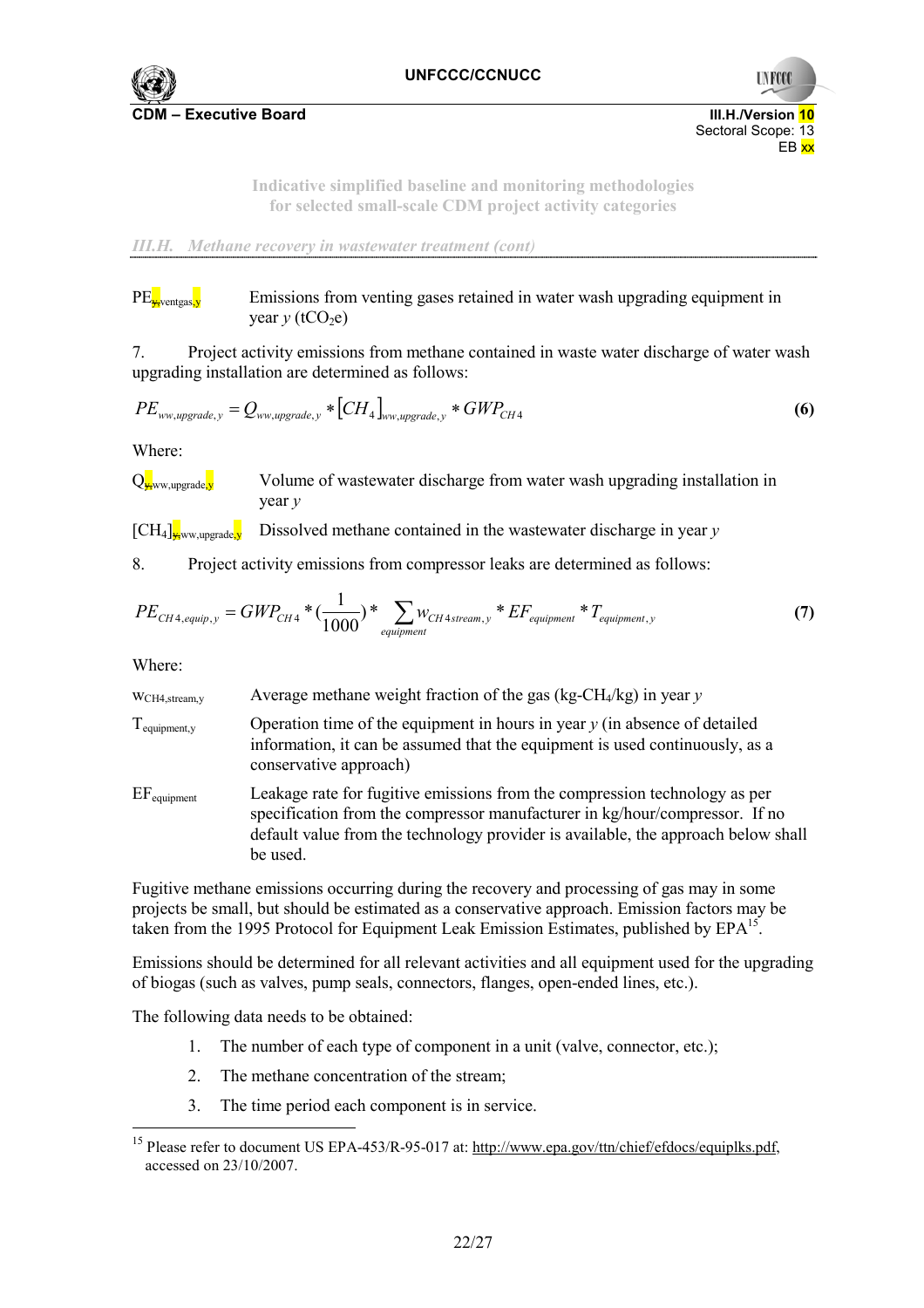

**CDM – Executive Board III.H./Version 10**



**Indicative simplified baseline and monitoring methodologies for selected small-scale CDM project activity categories** 

*III.H. Methane recovery in wastewater treatment (cont)* 

The EPA approach is based on average emission factors for Total Organic Compounds (TOC) in a stream and has been revised to estimate methane emissions. Methane emissions are calculated for each single piece of equipment by multiplying the methane concentration with the appropriate emission factor from table III.H.2 below.

| <b>Equipment type</b> | <b>Emission Factor (kg/hour/</b><br>source) for methane |
|-----------------------|---------------------------------------------------------|
| Valves                | 4.5E-0.3                                                |
| Pump seals            | $2.4E - 0.3$                                            |
| Others $17$           | 8.8E-0.3                                                |
| Connectors            | $2.0E - 0.4$                                            |
| Flangs                | 3.9E-0.4                                                |
| Open ended lines      | $2.0E - 0.3$                                            |

**Table III.H.2. Methane emission factors for equipment<sup>16</sup>**

9. Project activity emissions from venting gases retained in water wash upgrading equipment do not have to be considered if vent gases ( $PE_{\bf x}$ <sub>vent gas</sub>, $y$ ) are channeled to storage bags. In case vent gases are flared, emissions due to the incomplete or inefficient combustion of the gases will be calculated using the "Tool to determine project emissions from flaring gases containing methane", as follows:

$$
PE_{\text{ventgas}, y} = \sum_{h=1}^{8760} TM_{RG, h} * (1 - \eta_{\text{flare}, h}) * \frac{GWP_{CH4}}{1000}
$$
(8)

Where:

 $\overline{a}$ 

*TM<sub>RG,h</sub>* Mass flow rate of **methane** in the residual gas in hour h (kg/h)

*ηflare,h* Flare efficiency in hour *h* 

In case vent gases are not flared the "Tool to determine project emissions from flaring gases containing methane" will be used, without considering measurements and calculations for the flare efficiency, which will be assumed to be zero. In this case, emissions due to the vent gases will be:

$$
PE_{y, \text{ventgas}} = \sum_{h=1}^{8760} TM_{RG, h} * \frac{GWP_{CH4}}{1000}
$$
\n(9)

Alternatively, in case vent gases are directly vented to the atmosphere, it may also be calculated by conservatively calculating the mass of the gases vented based on the volume, pressure and

<sup>&</sup>lt;sup>16</sup> Please refer to document US EPA-453/R-95-017 table 2.4, page 2-15, accessed on 23/10/2007.

<sup>&</sup>lt;sup>17</sup> The emission factor for "other" equipment type was derived from compressors, diaphragms, drains, dump arms, hatches, instruments, meters, pressure relief valves, polished rods, relief valves and vents. This "other" equipment type should be applied for any equipment type other than connectors, flanges, openended lines, pumps or valves.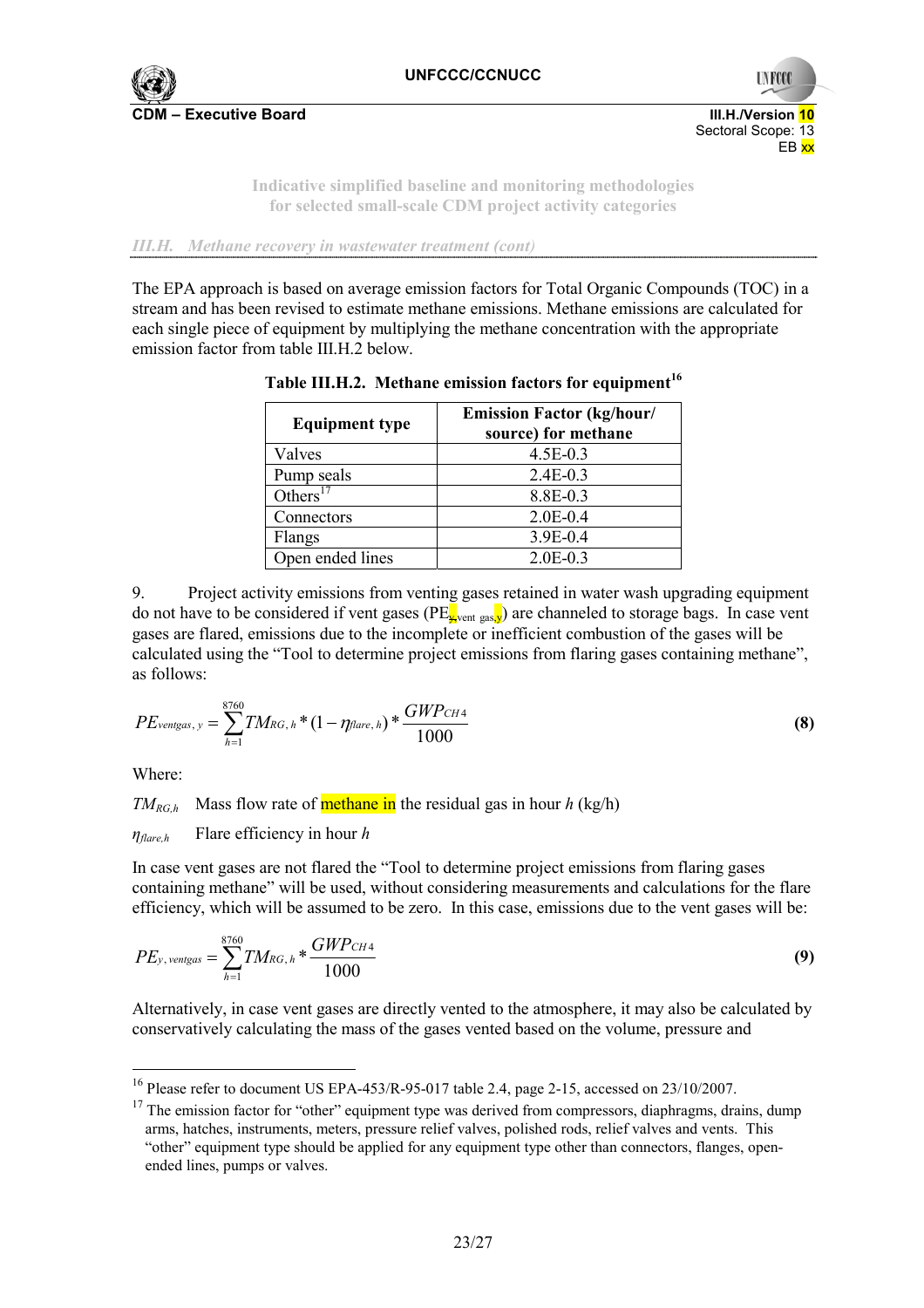

**UNFCO** 

**Indicative simplified baseline and monitoring methodologies for selected small-scale CDM project activity categories** 

#### *III.H. Methane recovery in wastewater treatment (cont)*

temperature of gas retained in water wash upgrading equipment. This mass should be multiplied with the frequency with which it is vented and assuming that the vented gas is pure methane.

In order to account for emissions that occur when the water wash upgrade facility is shut down due to maintenance, repair work or emergencies one of the alternatives proposed above should be used to calculate and include emissions from flaring or venting.

10. In case of project activities covered under paragraph 2 (c ii) emissions due to physical leakage of upgraded biogas from the dedicated piped network ( $PE_{\rm \star}$ leakage pipeline, y) shall be determined as follows:

$$
PE_{leakage, pipeline, y} = Q_{methane, pipeline, y} * LR_{pipeline} * GWP_{CH4}
$$
\n(10)

Where:

PE<sub>x-leakage,pipeline,y</sub> Emissions due to physical leakage from the dedicated piped network in year y  $(tCO<sub>2</sub>e)$ 

 $Q_{\bf x}$ <sub>methane,pipeline,</sub> Total quantity of methane transported in the dedicated piped network in year y  $(m<sup>3</sup>)$ 

LR<sub>pipeline</sub> Physical leakage rate from the dedicated piped network (if no project-specific values can be identified a conservative default value of 0.0125 Gg per  $10^6$  m<sup>3</sup> of utility sales shall be applied<sup>18</sup>.)

# **Leakage emissions**

11. In case of project activities covered under paragraph 2 (b) and the users of the bottles filled with upgraded biogas are not included in the project boundary then the following leakage emissions shall be included and calculated as follows:

- (i) Emissions due to physical leakage of biogas from the bottles during storage, transport etc. until final end use  $(tCO<sub>2</sub>e)$ ;
- (ii) Emissions due to fossil fuel use for transportation of bottles; biogas filled bottles to the end users and the return of empty bottles to the filling site  $(tCO<sub>2</sub>e)$ .

$$
LE_{\text{bottling},y} = LE_{\text{leakage},bb,y} + LE_{\text{trans},y} \tag{11}
$$

Where:

 $\overline{a}$ 



 $LE_{\overline{x_{\text{bot}}}}$  Leakage emissions project activities involving bottling of biogas in year y  $(tCO<sub>2</sub>e)$ 

<sup>&</sup>lt;sup>18</sup> 2006 IPCC Guidelines for National Greenhouse Gas Inventories, Volume 2, chapter 4, table 4.2.5 provides default values for fugitive emissions from gas operations in developing countries. The default values provided for fugitive emissions for the distribution of natural gas to end users range from 1.1 E-3 to 2.5 E- $3$  Gg per 10<sup>6</sup> m<sup>3</sup> of utility sales. The uncertainty in this value is -20% to 500%. A conservative value of 2.5 E-3  $*$  500% = 0.0125 Gg per 10<sup>6</sup> m<sup>3</sup> of utility sales shall be taken.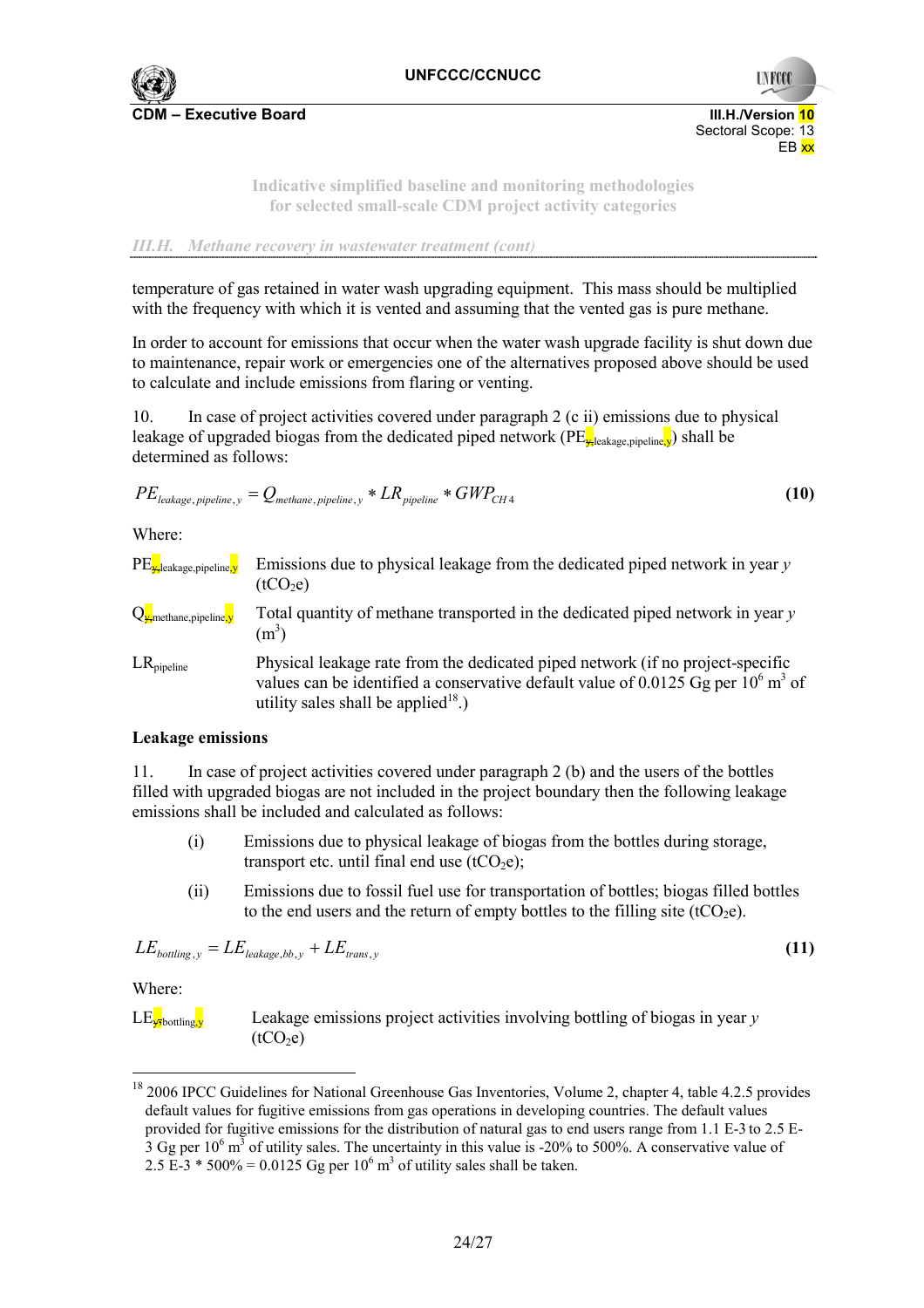

**UNFCC** 

**Indicative simplified baseline and monitoring methodologies for selected small-scale CDM project activity categories** 

*III.H. Methane recovery in wastewater treatment (cont)* 

LE<sub>veleakage bb</sub>, Emissions due to physical leakage from biogas bottles in year y (tCO<sub>2</sub>e)

 $LE_{\frac{1}{2}$ trans, Emissions due to fossil fuel use for transportation of bottles; biogas filled bottles to the end users and the return of empty bottles to the filling site in year  $y$  (tCO<sub>2</sub>e)

12. Leakage emissions due to physical leakage from biogas bottles are determined as follows:

$$
LEleakage,bb,y = Qmethane,bb,y * LRbb * GWPCH4
$$
\n(12)

Where:

 $Q_{\mathbf{x}^{\text{methane},bb}}$  Total quantity of methane bottled in year  $y$  (m<sup>3</sup>)

 $LR<sub>bb</sub>$  Physical leakage rate from biogas bottles (if no project-specific values can be identified a default value of  $1.25\%$  shall be applied<sup>19</sup>)

13. Leakage emissions due to fossil fuel use for transportation of bottles (biogas filled bottles to the end users and the return of empty bottles to the filling site) are determined as below. If some of the locations of the end-users are unknown a conservative approach assuming transport emissions of 250 km, shall be used.

$$
PE_{trans,y} = \left(\frac{Q_{bb,y}}{CT_{bb,y}}\right) * DAF_{bb} * EF_{CO2}
$$
\n(13)

Where:

| $Q_{\text{y},bb}$      | Total freight volume of upgraded biogas in bottles transported in year $y(m^3)$                                |
|------------------------|----------------------------------------------------------------------------------------------------------------|
| $CT_{\frac{1}{2}bb,v}$ | Average truck freight volume capacity for the transportation of bottles with upgraded<br>biogas $(m^3$ /truck) |
| $DAF_{11}$             | Agoreoated average distance for bottle transportation: biogas filled bottles to the end                        |

 $DAF_{bb}$  Aggregated average distance for bottle transportation; biogas filled bottles to the end users and the return of empty bottles to the filling site (km/truck)

 $EF_{CO2}$  CO<sub>2</sub> emission factor from fuel use due to transportation (tCO<sub>2</sub>/km)

# **Monitoring**

 $\overline{a}$ 

14. The project proponents shall maintain a biogas (or methane) balance based on:

- (a) Continuous measurement of the amount of biogas captured at the wastewater treatment system;
- (b) Continuous measurement of the amount of biogas used for various purposes in the project activity: e.g. heat, electricity, flare, hydrogen production, injection into

<sup>&</sup>lt;sup>19</sup> Victor (1989) Leaking Methane from Natural Gas Vehicles: Implication for Transportation Policy in the Greenhouse Era, in Climatic Change 20: 113-141, 1992 and American Gas Association (1986), 'Lost and Unaccounted for Gas', Planning and Analysis issues, issue brief 1986-28, p. 3.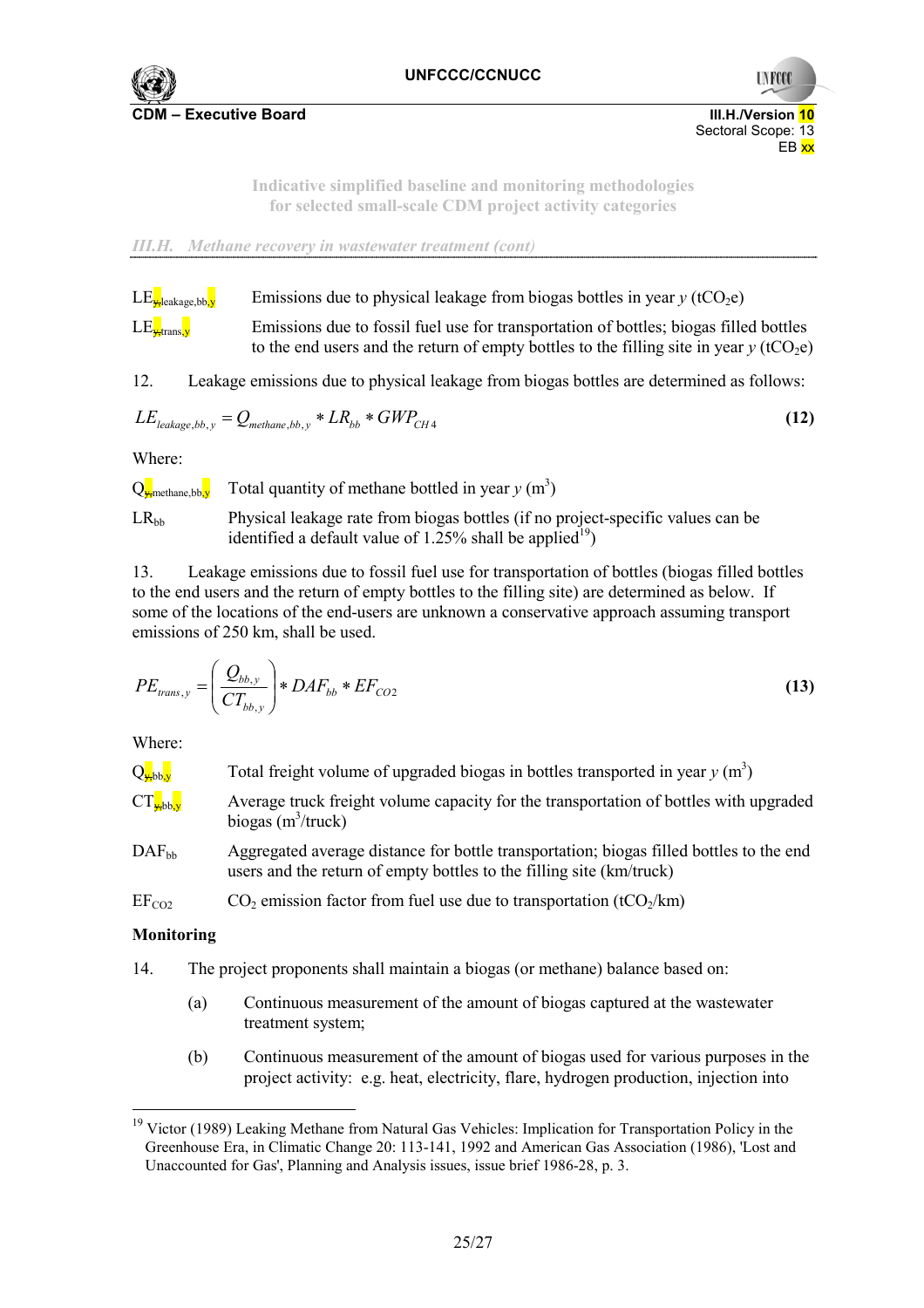

 Sectoral Scope: 13 en de la constantin de la constantin de la constantin de la constantin de la constantin de la constantin de la

**UNFCO** 

**Indicative simplified baseline and monitoring methodologies for selected small-scale CDM project activity categories** 

*III.H. Methane recovery in wastewater treatment (cont)* 

natural gas distribution grid, etc. The difference is considered as loss due to physical leakage and deducted from the emission reductions.

In case of project activities covered under paragraph 2 (c i) the emission reductions calculated in accordance with paragraph 33 or 34 shall be summed up with the baseline emissions calculated in accordance with paragraph 25.

15. In case of project activities covered under paragraph 2 (c) the quantity of biogas, temperature, pressure and concentration of methane in the biogas injected into the natural gas grid/distributed via the dedicated piped network shall be measured continuously using certified equipment. The NCV shall be measured directly from the gas stream using an online Heating Value Meter (monthly). This measurement must be in mass or volume basis and the project participants shall ensure that units of the measurements of the amount of biogas injected and of the net calorific value are consistent. The methane content of the injected or transported biogas shall always be in accordance with national regulations or, in absence of national regulations, 96% (by volume) or higher. Biogas injected or transported with inferior methane content shall be excluded from the emission reduction calculations.

16. In case of project activities covered under paragraph 2 (b) and 2 (c), the following parameters shall be monitored and recorded:

- (a) The volume of discharge into the desorption pond from the water wash upgrading installation  $(Q_{\mathbf{x}^{\text{low}},\text{upgrade},\mathbf{y}})$ , monitored continuously;
- (b) The methane content ( $\text{[CH_4]}_{\mathbf{y}, \text{w}, \text{upgrade}, \mathbf{y}}$ ) of the discharge water from the water wash upgrade facility, samples are taken at least every six months during normal operation of the facility;
- (c) The annual operation time of the compressor and each piece of equipment in the biogas upgrading and compression installations in hours  $(T_{\text{equipment},y})$ . In case this information is not available it shall be assumed that the upgrading installation and compressor is used continuously;
- (d) The quantity, pressure and composition of the bottled biogas, biogas injected into a natural grid or transported via a dedicated piped network; monitored continuously using flow meters and regularly calibrated methane monitors. The pressure of the biogas shall be regulated and monitored using a regularly calibrated pressure gauge. The methane content of the biogas shall always be in accordance with national regulations or, in absence of national regulations, 96% (by volume) or higher in order to ensure that biogas could readily be used as a fuel, inferior methane content shall be excluded from the emission reduction calculations;
- (e) In case vent gases are calculated using the "Tool to determine project emissions from flaring gases containing methane", the monitoring criteria contained in this tool shall be used. In case this tool is not used and the alternative approach in paragraph  $\frac{21}{21}$  9 of this annex is used, then temperature and pressure of gas retained in water wash upgrading equipment shall be measured continuously and their values before the venting process are